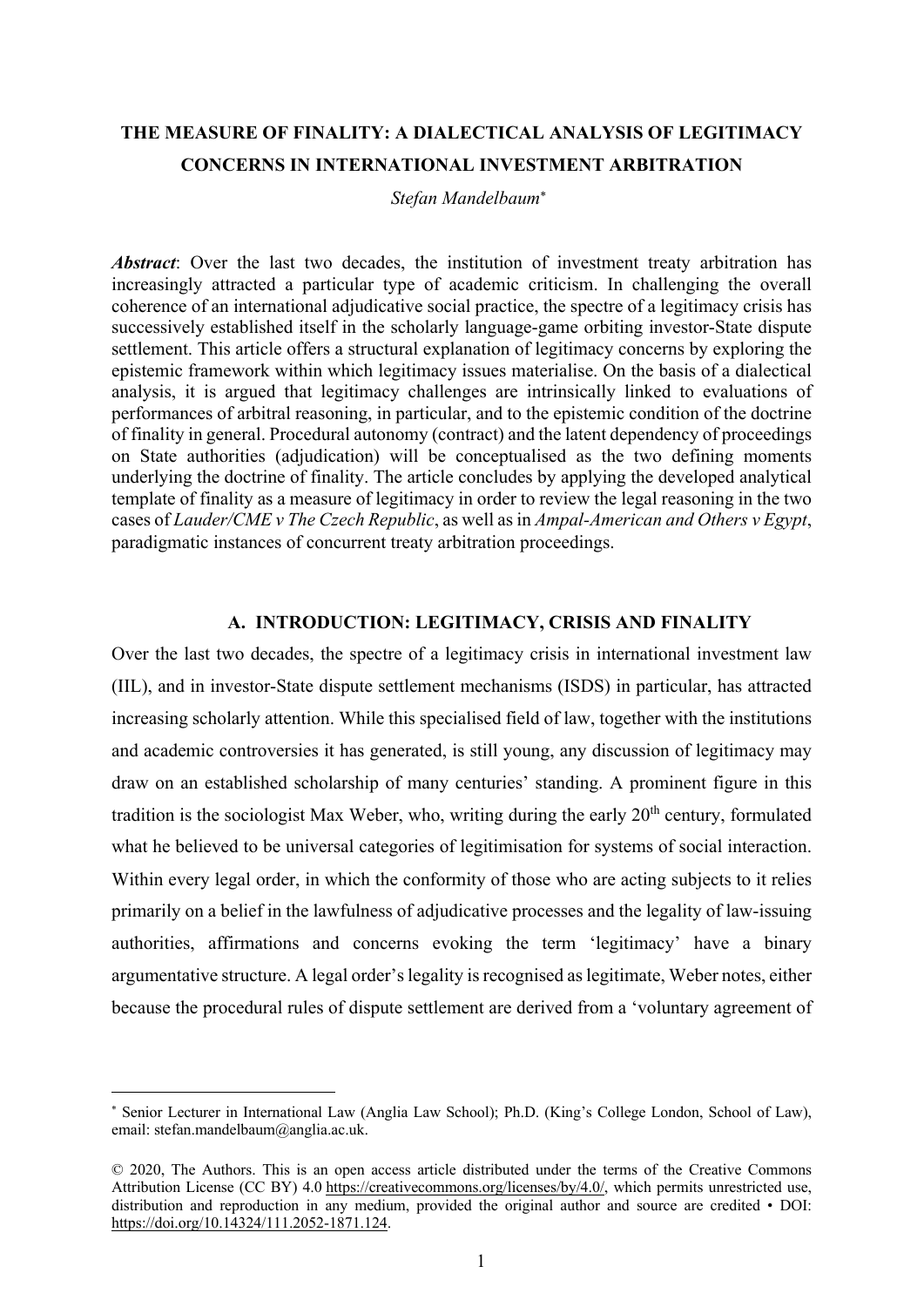the interested parties on the relevant terms', or because relevant rules are regarded as 'imposed on the basis of what is held to be legitimate authority.'1

Constituting a legal system without positive law proper, IIL provides a particularly striking example of this type of legal order. Rules in this special regime, within the broader international law on state responsibility, are not recognised as legitimate based on tradition or on a commonly shared transcendental ideal of justice; on the contrary, the conformity to rules on trans-border investment is, in principle, a social practice of professionals independent of effective mechanisms of sanctions or threats. Therefore, the social reality of arbitration makes itself available to both Weberian categories of legitimisation: legal authority, as much instantiated as governed by consent (arbitral proceedings of investor-State tribunals), on the one hand, and legal authority recognised as imposed by legitimate authorities (sovereign State entities), on the other.

Even though merged into a well-defined procedural legal framework, the practice and underlying principles of investor-State arbitration has raised a number of fundamental legitimacy questions which have not remained unnoticed by scholars. The ensuing debates have taken the form of both re-evaluations and re-affirmations of overall developments in the legal practice of international investment protection. The discordant arguments of the rising number of critics and advocates of the pivotal institution of investor-State arbitration may roughly be summarised as either calls for substantial change, a modest adjustment of existing rules and practices, or non-interference on grounds of denial of the existence of a substantive 'legitimacy crisis'.

As much to differentiate between these stances as to elucidate their unifying raison d'être, this article begins by offering a structural exposition of different positions of approval and disapproval in the literature. It will be shown that perceptions of legitimacy or illegitimacy of final rulings are uniquely linked to procedural, ie voluntary and autonomy-based, aspects of investor-State arbitration. These, in turn, are related to the process of concrete enforcement, or, as it will be termed, the contextual recognition of the rulings' finality by legitimate authorities. Accordingly, reading the doctrine of finality as the fundamental jurisdictional and epistemic condition in arbitral proceedings that makes legitimacy an issue, the article then introduces a Weber-inspired conceptual template for analysing the legal reasoning of arbitral tribunals according to two defining features of the doctrine of finality, namely *contract* and *adjudication*.

<sup>1</sup> Max Weber, *The Theory of Social and Economic Organization* (AM Henderson and Talcott Parsons trs, The Free Press 1947) paras 7, 130.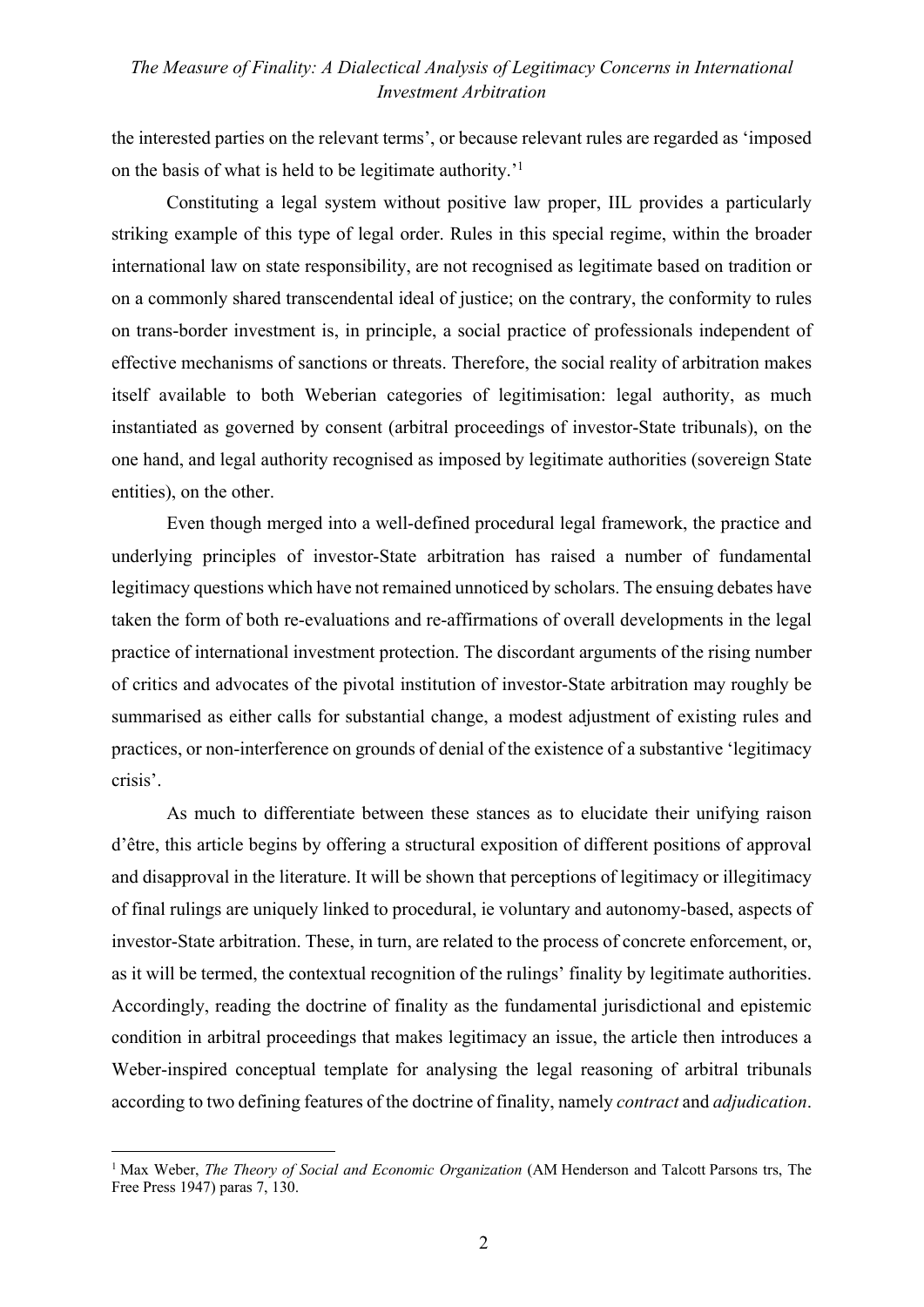Understood as the right and duty of tribunals in session to omit the reasoning of other caserelated awards and contextual determinants whenever found appropriate, the moment of *contract* will be shown, in parallel to the Weberian notion of consensual legitimacy, to mark the quintessence of autonomy in arbitral reasoning. The moment of *adjudication*, on the other hand and in stark contrast to international commercial arbitration, will denote the unique context-dependent relation between foreign investor and respondent State as expressed in the legitimate expectation of recognisability and enforceability of arbitral awards. In this way, the term 'adjudication' reflects the Weberian 'belief in legitimacy' based on the recognition of the legality of the authority which recognises and enforces rules on trans-border investment.

Exemplifying what is then proposed as the dialectical nature of the doctrine of finality and its significant bearing on the structure of legitimating arbitral reasoning, these two moments will then provide an analytical framework for re-examining the decisions on Lauder/CME v Czech Republic,<sup>2</sup> two cases which attained prominence by leading to two contrary rulings on effectively identical facts. Through a new reading of what has become a *locus classicus* of legitimacy issues in international investment arbitration, it will be demonstrated that perceptions of legitimacy and illegitimacy of ISDS tribunals' legal reasoning arise from and react to the intertwined moments of contract, related to context exclusion, and adjudication, adhering to context-dependence. Affirmed by the tribunal's reasoning amidst parallel treaty proceedings in 2016 in *Ampal-American and Others v Egypt*, <sup>3</sup> it will be concluded that the crisis in the legitimacy of investor-State arbitration continues to be epistemically conditioned by an understanding of arbitral finality that perceives contextindependence (contract) and context-dependence (adjudication) as oppositional rather than merely differential determinants of arbitral reasoning.

### **B. PERCEPTIONS OF A LEGITIMACY CRISIS**

Legitimacy concerns in ISDS have only recently begun to receive broader public and media attention, such as in the context of negotiating the EU-Canada Comprehensive Economic Trade Agreement (CETA), the EU-US Transatlantic Trade and Investment Partnership (TTIP) and the US-Mexico-Canada Agreement (USMCA), or have started to attract significant intergovernmental attention since UNCITRAL entrusted its Working Group III in 2017 with a

<sup>2</sup> *Ronald S. Lauder v The Czech Republic*, UNCITRAL, Final Award, 3 September 2001; *CME Czech Republic BV v The Czech Republic*, UNCITRAL, Final Award, 14 March 2003.

<sup>&</sup>lt;sup>3</sup> Ampal-American Israel Corporation and others v Arab Republic of Egypt, ICSID Case No ARB/12/11, Decision on Jurisdiction, 1 February 2016.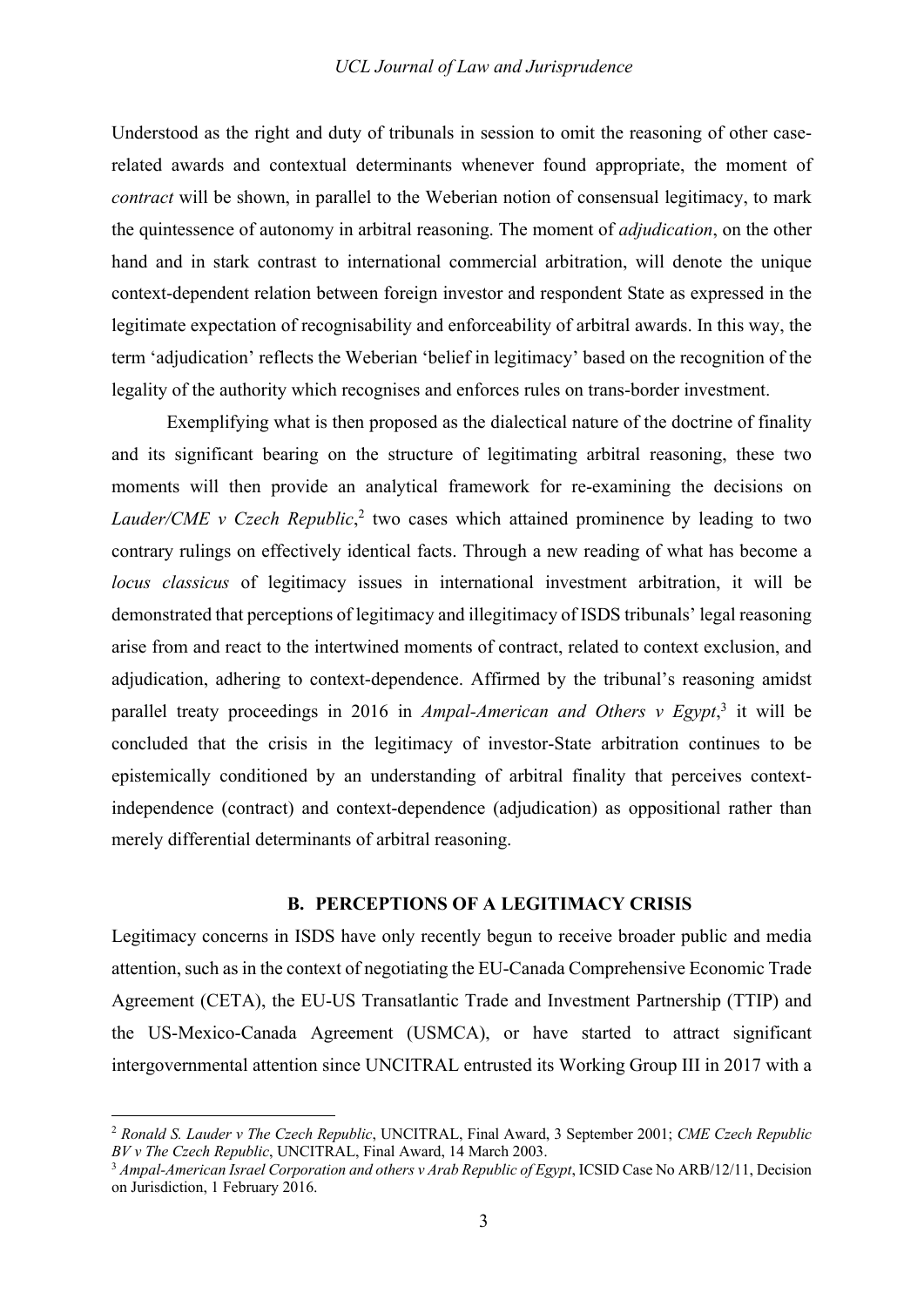broad mandate to work towards and report on possible reforms on an annual basis.4 However, the academic history of concerns over the legitimacy pull of ISDS can be traced back over at least two decades. José Alvarez, a pioneering proponent of a systemic change in the legal regime governing IIL, assessed the North American Free Trade Agreement (NAFTA) from a critical theory perspective as early as 1997. In his analysis, he enunciates the view that NAFTA's chapter 11 on foreign investment protection and dispute settlement and 'its perceived legitimacy among traditional international lawyers (...) needs to be compared to some troublesome realities on the ground'.<sup>5</sup> Alvarez's methodology of approaching the document through a close reading allows him to differentiate between the *formality* and *actuality*<sup>6</sup> of the effect of legal protection standards such as National Treatment (article 1102), Most-Favored-Nation Treatment (article 1103) and Minimum Standard of Treatment (article 1105). Alvarez demonstrates how this NAFTA chapter employs a rhetoric which presents the relation among the three parties to the treaty as one of 'scrupulous neutrality and equal protection'.7 He thus finds what we may call the chapter's language-game<sup>8</sup> to be 'grounded in symmetrical and reciprocal rights (…) between the NAFTA parties and their investors' which 'befits the treaty's claim that it is a "fair" contract between "sovereign equals"'.9 Using NAFTA's self-proclaimed standard as a benchmark, Alvarez continues by comparing the alleged equality of arms with the actual standing of Mexican nationals who are commercially active in the highly competitive fields of domestic agriculture and export manufacturing. He finds the reality of investment

<sup>4</sup> United Nations, 'Report of the United Nations Commission on International Trade Law' (Fiftieth session, Official Records Seventy-second session Supplement No. 17, 3-21 July 2017) paras 263-264. The Working group acknowledged the mandate in its 35<sup>th</sup> session of 2018 (UNCITRAL Working Group III, 'Report of Working Group III (Investor-State Dispute Settlement Reform) on the Work of its Thirty-fifth Session' (35th Session, New York, 23-27 April 2018) A/CN.9/935 para 100) and invited submission from governments and began to issue annual reports on the 'Possible reform of investor-State dispute settlement (ISDS)' to the secretariat since its 36th session (UNCITRAL Working Group III, 'Possible Reform of Investor-State Dispute Settlement (ISDS)' (36th Session, Vienna, 29 October - 2 November 2018) A/CN.9/WG.III/WP.149).

<sup>5</sup> José Enrique Alvarez, 'Critical Theory and the North American Free Trade Agreement's Chapter Eleven' (1997) 28(2) University of Miami Inter-American Law Review 303, 304. Another prominent and very critical voice is that of Muthucumaraswamy Sornarajah, 'A Coming Crisis: Expansionary Trends in Investment Treaty

Arbitration' in Karl P Sauvant (ed), *Appeals Mechanism in International Investment Disputes* (OUP 2008) 39.<br><sup>6</sup> Here, Alvarez (n 5) relies on the theoretical framework of a so-called 'critical race theory', which structur resembles the 'critical theory' as introduced by Max Horkheimer and later developed and popularised by other theorists of the Frankfurt School, most prominently Theodor W Adorno (for sociology and philosophy) and Franz Neumann (for legal theory). Both approaches, 'critical race theory' and 'critical theory', have two aspects in common: firstly, they seek to reveal a gap between theory and reality, or *formality* and *actuality*, which in reality serves the overall interests of a particular group, in order to, secondly, formulate a critique of the realityinterpreting theory —read ideology— in the interest of the group thus *constructed* and disadvantaged socially, economically or politically.

 $^7$  Alvarez (n 5) 304.

<sup>8</sup> For the term and its implications compare Ludwig Wittgenstein, *Philosophical Investigations*, (GEM Anscombe, PMS Hacker and Joachim Schulte trs, Blackwell 2009). 9 Alvarez (n 5) 304.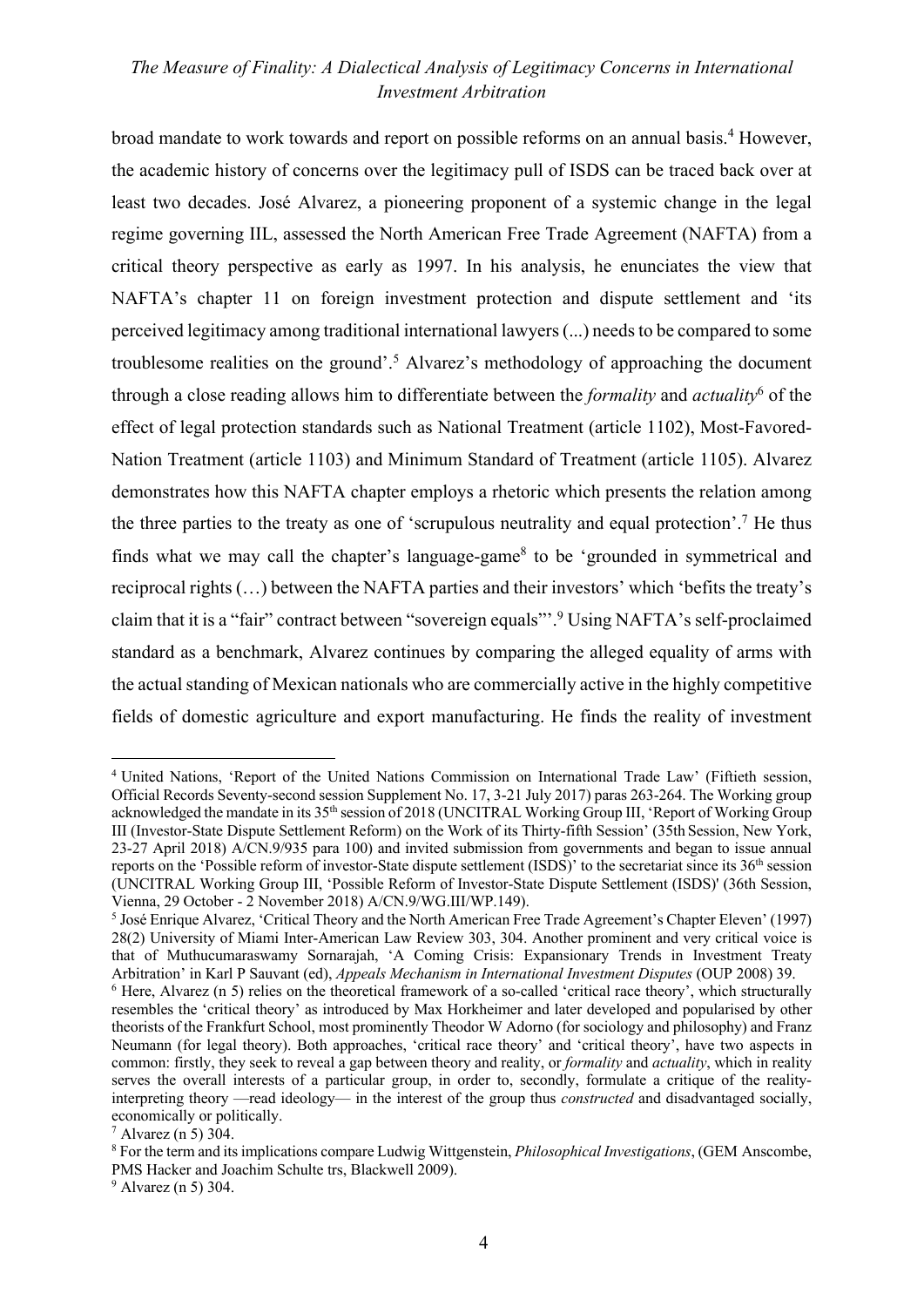proceedings to differ sharply from the treaty's promise of fairness between equals. He concludes that the legally assumed 'symmetry of direct benefits to the national investors of all three NAFTA parties'10 first and foremost serves the interests of American investors while creating considerable disadvantages for the Mexican economy.11

Alvarez's early critique of the wide discrepancies between the formal enunciation of equality and the actual entitlements of unequal foreign investors to protection mechanisms has been echoed by the public and by scholars in their unease over two aspects: the first involving the issue of legal privileges, the second involving questions of national policies and political decision-making. A particular concern under the first heading relates to whether the treaty or contract-based dispute settlement mechanisms in IIL might be seen as the *exclusive right* of a foreign investor to pursue arbitration against a State whose nationals do not possess a corresponding right. This legitimacy concern is triggered by the question of whether the investor's right to seek compensation via ISDS is a *privilege* in the original sense of the word, ie a private right separated from the overall legal custom in the ancient tradition of the Roman *lex privatum*. Such privileges or priority claim rights are certainly not absent from modern international law. They can, for instance, be found in the universal custom of legal immunity of ambassadors or State officials abroad. However, as remnants and derivatives of the Roman law institution, these privileges are required to reflect an exceptionally significant —if not extralegal— 'standing' of the person or office entitled to the privilege. Leaving aside the issue of whether or not foreign investment protection could indeed be *framed* within the coordinates of a particular social, political or economic standing which would justify exclusive legal claim rights,  $12$  a question remains over whether the access of foreign investors to dispute mechanisms outside the jurisdiction of the investment hosting State signifies a certain systemic bias within and towards international investment arbitration.

Recently, Sornarajah has restated and extended Alvarez's critique of investment

 $10$  ibid.

<sup>&</sup>lt;sup>11</sup> ibid 307. The assumed reciprocity of investment protection to individuals through obligation to the host State bears an additional element relating to the obligations and standards of performance expected from foreign investors. Behind the wording of NAFTA's chapter 11 stands another paradigm suggesting that 'all foreign investors, regardless of their bargaining power or the histories of particular companies, are all "*innocents"* abroad, equally needful of protection from all powerful government interests', ibid 307 (emphasis added). For a full reciprocity of fair and equitable conduct, not only of investment hosting States, but also of foreign investors, see the illuminating study by Peter Muchlinski, 'Caveat Investor? The Relevance of the Conduct of the Investor under<br>the Fair and Equitable Treatment Standard' (2006) 55 International & Comparative Law Quarterly 527.

<sup>&</sup>lt;sup>12</sup> This is a line of argumentation which was suggested in the decision on merits in *Joseph Charles Lemire v Ukraine*, ICSID Case No ARB/06/18, Award, 28 March 2011. The tribunal held that the foreign investor's right to investor-State arbitration constitutes a compensation for the investor's lack of domestic political rights, see *Lemire v Ukraine* [57].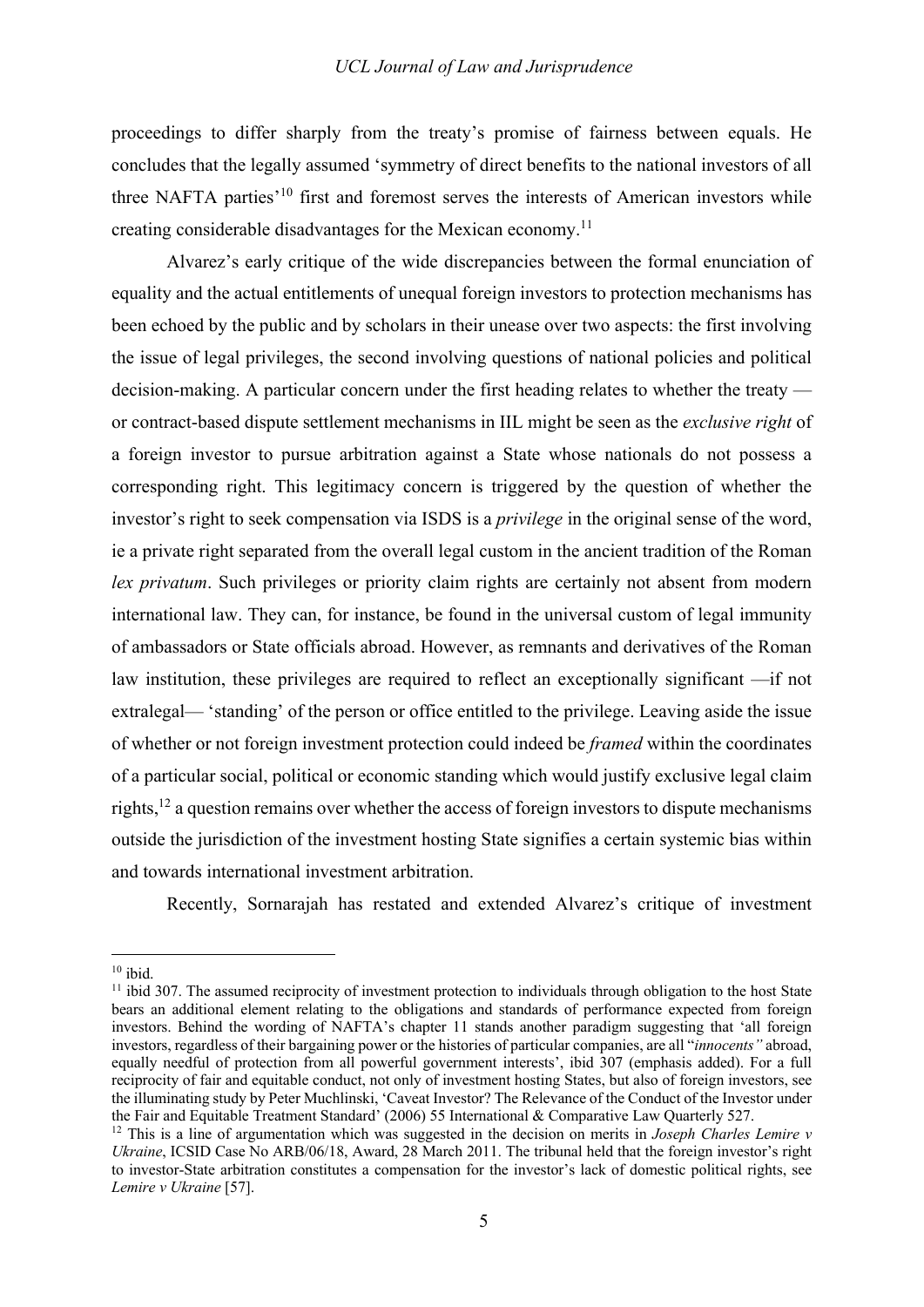treaties' rhetorical neutrality which, based on the assumed equality of economic and political standing of the signatories' respective nationals, leads to a privileged treatment of foreign investors. Relating his critical perspective on the subject matter to an analysis of the genre of practitioners' literature on IIL, he establishes that the 'claim to neutrality of the works in the field cloaks the fact that they deal with an asymmetrical system of the law created largely to ensure investment protection'.<sup>13</sup> The use of the notion of neutrality in this critique evidently resonates with Alvarez's qualifying measure as laid out above. The analytical tool of differentiating between *formality* and *actuality* in assessing the law governing international investment, however, is extended to reveal a legitimacy gap not only between treaty wording and economic reality but also between the scholarly discourse and underlying systemic commitments of international investment legal scholarship itself. Sornarajah proceeds to argue that a focus on the 'beneficial aspects of the foreign investment flows (…) enables the making of the policy-oriented argument that foreign investment must be protected by international law'.14 Embedded within what may be labelled a 'classical theory of foreign direct investment', this strand of scholarship customarily translates issues of inequality into a conceptual framework that is as linguistically neutral as it is heavily reliant on neo-liberal conceptions of economics and its relation to law.15

Many of the central aspects of the growing public discomfort and the increased scholarly preoccupation with IIL arise from this manifest chasm between formal and actual equality, the effects of which are not only economic but also bear upon the areas of social rights, environmental and health protection, and human rights. Because 'investment schemes do not take place in a vacuum', Jorge E. Viñuales explains, more attention is now paid to these considerations, which were until recently considered to be 'extraneous' ones.16 The second legitimacy concern thus orbits broader questions of social justice and economic welfare. The so-called promise of foreign investment to contribute to the host State's economy —an expectation which is heavily reliant upon classical economics and promoted by influential institutions such as the World Bank— has increasingly been called into question in many respects. In the literature, the facts on the ground are thoroughly debated and often regarded as

<sup>13</sup> Muthucumaraswamy Sornarajah, *The International Law on Foreign Investment* (3rd edn, CUP 2010) xv, see also Muthucumaraswamy Sornarajah, *Resistance and Change in the International Law on Foreign Investment* (CUP 2015), 71.

<sup>14</sup> Sornarajah, *The International Law on Foreign Investment* (n 13) 48.

<sup>&</sup>lt;sup>16</sup> Jorge E Viñuales, 'Investment Law and Sustainable Development: The Environment Breaks into Investment Disputes' in Marc Bungenberg and others (eds), *International Investment Law* (Nomos 2015) 1714, 1716.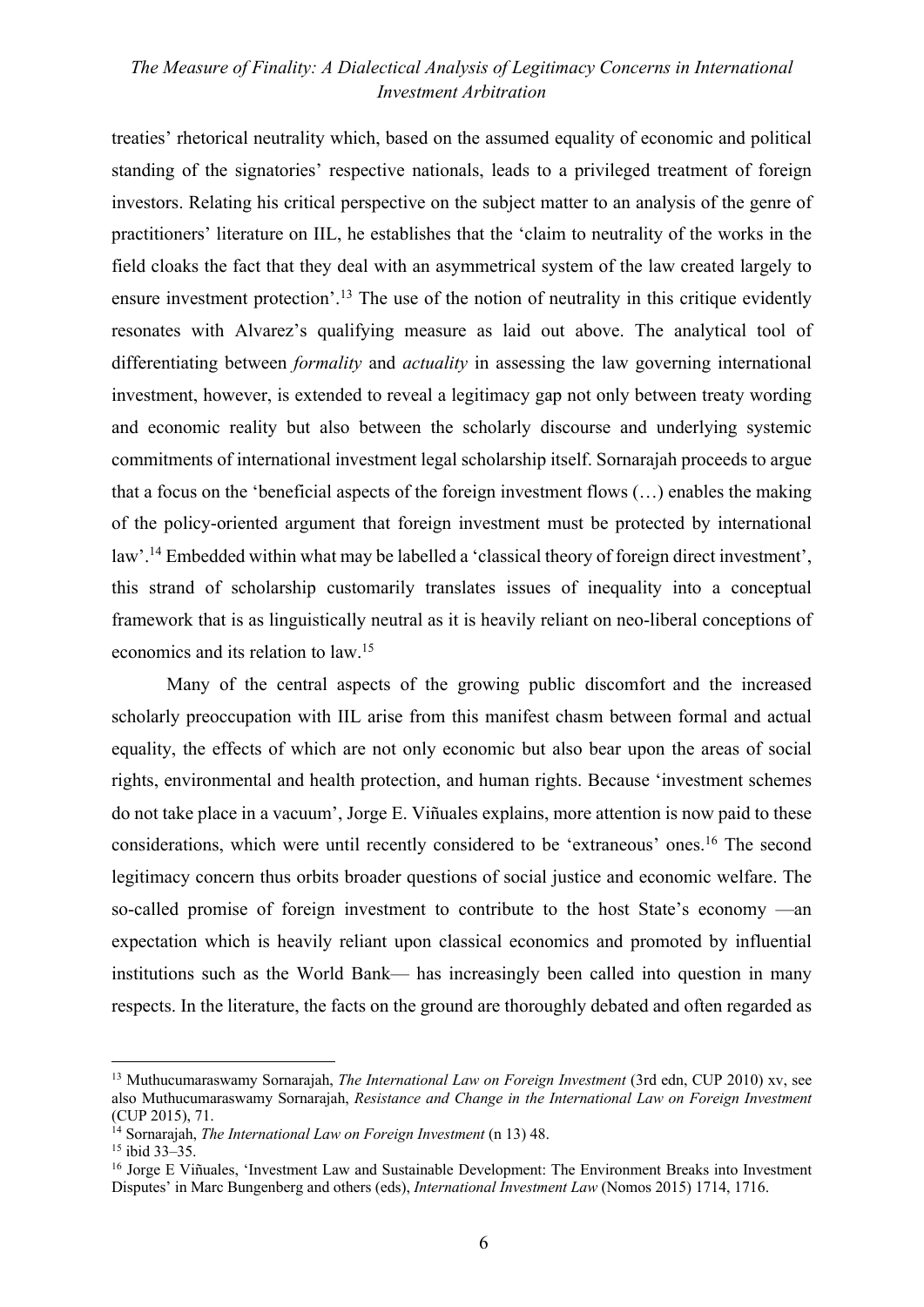contradicting the objectives laid out in preambles of multilateral treaties like NAFTA, which promises to 'create new employment opportunities and improve working conditions and living standards in their respective territories'.<sup>17</sup>

In the scholarship, the impact of foreign investment or international investment treaty law has been addressed and answered from two separate angles that precisely resemble the division of scholarly attention into accounts of formalism and actuality, as explained above. The formalist approach to the efficacy of international investment would focus on the issue of whether the legal protection of trans-border capital flows leads to the attraction of foreign investment. Salacuse and Sullivan, for example, in 'evaluating the impact of BITs [Bilateral Investment Treaties] in relation to their intended goals [of] foreign investment protection, investment and market liberalization' argue that 'there is strong evidence (…) that BITs have a strong effect on encouraging FDI [Foreign Direct Investment]'.18 However, one may argue that the issue that is actually at stake is not whether the investment treaty leads to an increase in foreign investments but whether the attraction of foreign investments leads to economic growth and development of the investment hosting country. A critical historical<sup>19</sup> or political interpretation<sup>20</sup> of the available empirical data changes the evaluation of foreign investment or international investment treaty law significantly, as much more attention is paid to the implications for social welfare and political autonomy. In this way, perceiving the generally applied political tool of entering into an investment treaty as effectively a 'kind of international delegation of governance'21 ultimately causes the spectre of a legitimacy crisis to materialise into an objective reality. For today's legal regime which governs international investment not

<sup>&</sup>lt;sup>17</sup> North American Free Trade Agreement (NAFTA) (entered into force 1 January 1994), Preamble, (1993) 32(2) International Legal Materials 289, 297.

<sup>&</sup>lt;sup>18</sup> Jeswald W Salacuse and Nicholas P Sullivan, 'Do BITs really work?: An Evaluation of Bilateral Investment Treaties and Their Great Bargain' in Karl P Sauvant and Lisa E Sachs (eds), *The Effect of Treaties on Foreign Direct Investment: Bilateral Investment Treaties, Double Taxation Treaties, and Investment Flows* (OUP 2009) 109, 155. For generally affirmative accounts see Eric Neumayer and Laura Spess, 'Do Bilateral Investment Treaties Increase Foreign Investment to Developing Countries?' in Karl P Sauvant and Lisa E Sachs (eds), *The Effect of Treaties on Foreign Direct Investment: Bilateral Investment Treaties, Double Taxation Treaties, and Investment Flows* (OUP 2009) 225, 248–49 and, in particular, Christopher F Dugan and others, *Investor–State Arbitration* (OUP 2008) 4–6.

<sup>19</sup> Sornarajah, *The International Law on Foreign Investment* (n 13) 48–53; Andrew T Guzmann, 'Explaining the Popularity of Bilateral Investment Treaties' in Karl P Sauvant and Lisa E Sachs (eds), *The Effect of Treaties on Foreign Direct Investment: Bilateral Investment Treaties, Double Taxation Treaties, and Investment Flows* (OUP 2009) 72, 96.

<sup>&</sup>lt;sup>20</sup> See eg Jason Yackee, 'Do BITs really work?: Revisiting the Empirical Link between Investment Treaties and Foreign Direct Investment' in Karl P Sauvant and Lisa E Sachs (eds), *The Effect of Treaties on Foreign Direct Investment: Bilateral Investment Treaties, Double Taxation Treaties, and Investment Flows*(OUP 2009) 379, 391.

<sup>&</sup>lt;sup>21</sup> Tim Büthe and Helen V Milner, 'Bilateral Investment Treaties and Foreign Direct Investment: A Political Analysis' in Karl P Sauvant and Lisa E Sachs (eds), *The Effect of Treaties on Foreign Direct Investment: Bilateral Investment Treaties, Double Taxation Treaties, and Investment Flows* (OUP 2009) 171, 214.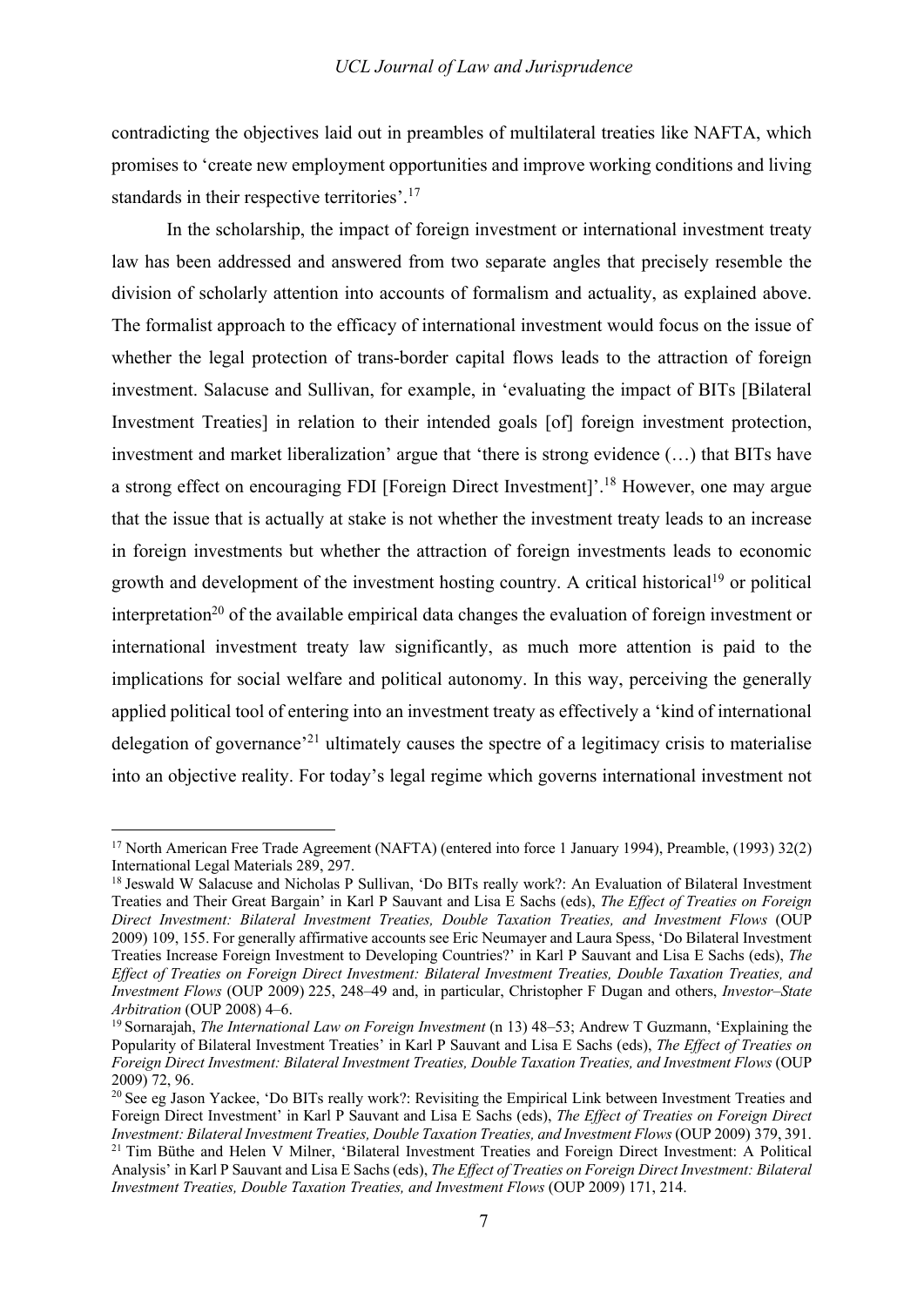only raises questions regarding singular policies of social and economic welfare in particular countries, but also evokes more general concerns regarding the appropriateness of those (sovereign) political tools in promoting domestic welfare.

A marked shift in the analytical approach can be observed in those who call for only modest adjustments in the practice and theory of IIL. Quite distinctly from those calling for substantial change, more 'moderate' scholars do not tend to differentiate between formal and actual equality of the parties affected, nor do they employ the purpose and facts of legal instruments that protect trans-border investment as a template for analysis. Instead, the focus remains on the pivotal role of the contract or treaty based institution of arbitration.<sup>22</sup> While appreciating the overall efficacy of the international legal regime governing investment, Susan D Franck, for example, advocates efforts to render investor-State arbitration more coherent so as 'to promote greater sensitivity to the public interest and to minimize the risk of inconsistent decisions'.23 She cautions that:

The ultimate utility of the system (...) will not be fully realized until an appellate court is created which permits correction of legal errors, which might otherwise inappropriately bankrupt developing nations, stifle legitimate regulatory activity, or deprive investors of their legitimate expectations. By using both preventative and corrective forces, arbitration can fulfill its justice-promoting objective and help the law develop in a harmonized and equitable manner.<sup>24</sup>

This view does not consider the legitimacy of dispute settlement mechanisms itself to be at stake; instead, 'the troubling state of affairs',<sup>25</sup> as Brower II maintains in congruence with Franck's argument, is seen as a consequence of the indeterminacy of key provisions in investment treaties. The interpretational impulse of arbitral tribunals in conjunction with an 'uncoordinated commitment of creative lawmaking (…) creates a considerable likelihood of

<sup>&</sup>lt;sup>22</sup> See *inter alia* Charles N Brower, 'A Crisis of Legitimacy' (2002) National Law Journal 1; Charles N Brower, Charles H Brower II and Jeremy K Sharpe, 'The Coming Crisis in the Global Adjudication System' (2003) 19 Arbitration International 415; Ari Afilalo, 'Towards a Common Law of International Investment: How NAFTA Chapter 11 Panels Should Solve Their Legitimacy Crisis' (2004) 17 Georgetown International Environmental Law Review 51; Sornarajah, 'A Coming Crisis: Expansionary Trends in Investment Treaty Arbitration' (n 5).

<sup>&</sup>lt;sup>23</sup> Susan D Franck, 'The Legitimacy Crisis in Investment Treaty Arbitration: Privatizing Public International Law through Inconsistent Decisions' (2005) 73 Fordham Law Review 1528, 1625. Regarding the unsuitability of NAFTA's investment chapter with public interest concerns, compare with Howard Mann, *Private Rights, Public Problems: A guide to NAFTA's controversial chapter on investor rights* (International Institute for Sustainable Development and World Wildlife Fund 2001) 46.<br><sup>24</sup> Franck (n 23) 1625.

<sup>&</sup>lt;sup>25</sup> Charles H Brower II, 'Structure, Legitimacy, and NAFTA's Investment Chapter' (2003) Vanderbilt Journal of Transnational Law 37, 39.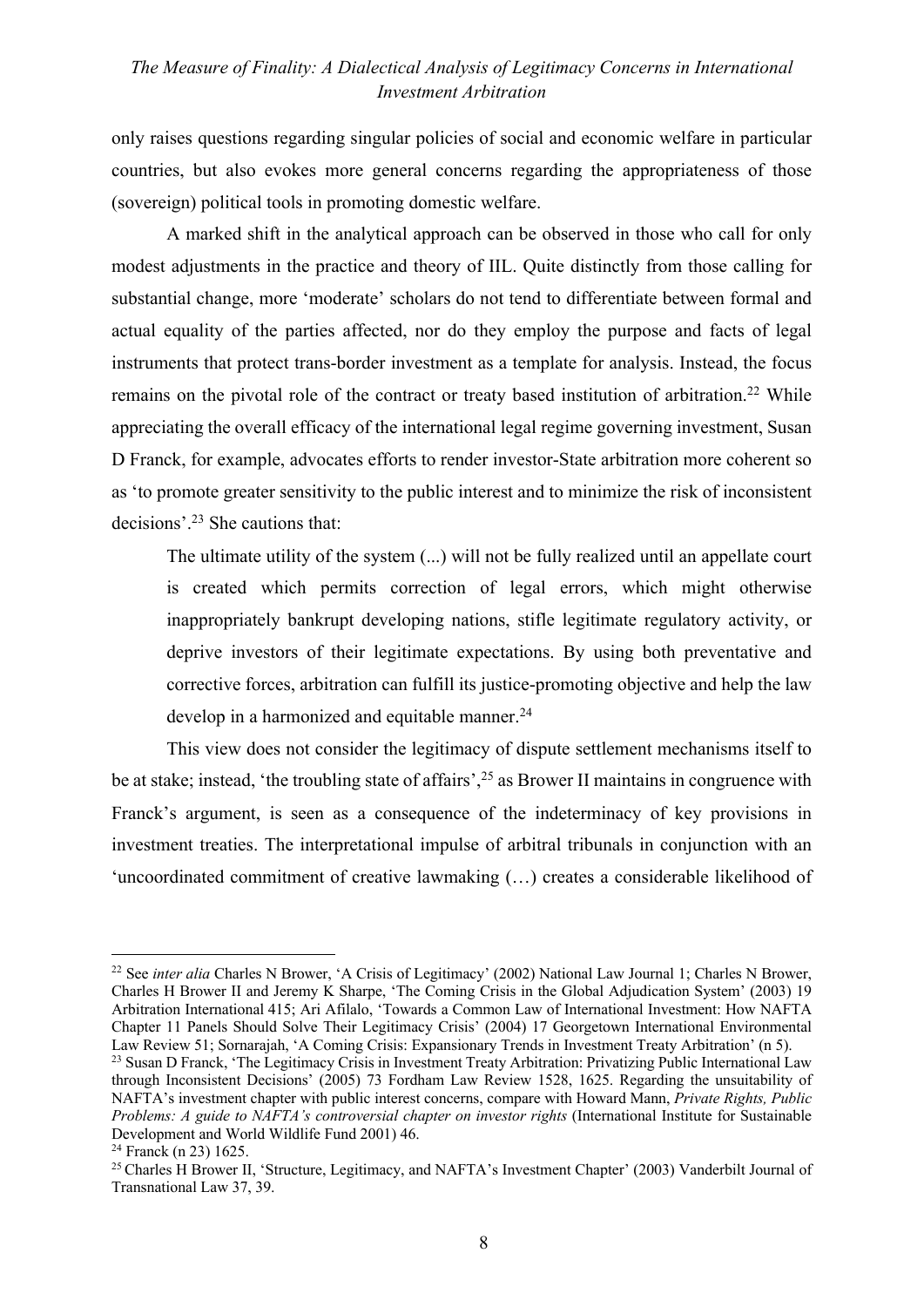incoherent results'.26 In other words, it is believed that a harmonisation of arbitral awards would promote legitimacy, either through an appellate mechanism or via an increased effort to standardise arbitral reasoning and treaty interpretation.

The third approach to the legitimacy crisis in IIL resembles the position of modest adjustment in its narrativisation of the state of affairs. Both theoretical strands share legitimacy concerns regarding unpredictability and incoherence in the reasoning of investor-State tribunals while emphasising their procedural autonomy and interpretative authority. Differences in opinion are mainly of a prognostic nature. While both groups of scholars agree that a centralised or less fragmented system of arbitral institutions is desirable in that it may lead to a more consistent body of (treaty) law governing trans-border capital flows, analysts propagating non-interference perceive the current development of certain standards of interpretation and the system's openness to progress much more optimistically. Concerns about unpredictability and incoherence may be 'considerable and in need of serious attention'<sup>27</sup>. This does not imply, however, an immediate need for action: a solution, Brower and Schill insist, 'will come with the passage of time'.<sup>28</sup> In a similar line of argument, Schreuer, while still relating legitimacy to a yet-to-come predictability of awards and coherence of arbitral interpretation, regards it as 'an exaggeration to speak of an acute crisis or a backlash'.29

In bracketing a more detailed assessment of the validity of the individual claims brought forward through each of the three approaches, one observation can be made upfront: all commentators appear to univocally agree that the existence of and the solution to legitimacy challenges are related to *procedural performances* of dispute settlement. This trend of focusing on procedural correctness rather than a uniformity of outcomes, furthermore, has been recently shared and restated by the already mentioned UNCITRAL Working Group III. Already in its first report on a 'Possible Reform of ISDS' the Working Group pre-cautioned that a 'consistency and coherence' in arbitral outcome, while being crucial building blocks of general predictability and thus overall legitimacy, 'were not objectives in themselves.'30

 $26$  ibid 66–67. See for a similar diagnosis Brower, 'The Coming Crisis in the Global Adjudication System' (n 22), and for a sceptical account of an appellate body as sufficient cause for coherent awards see Asif H Qureshi, 'An Appellate System in International Investment Arbitration?' in Peter Muchlinski, Federico Ortino and Christoph<br>Schreuer (eds), The Oxford Handbook of International Investment Law (OUP 2008) 1155, 1169.

<sup>&</sup>lt;sup>27</sup> Charles Brower and Stephan W Schill, 'Is Arbitration a Threat or a Boon to the Legitimacy of International Investment Law?' (2009) 9(2) Chicago Journal of International Law 471, 473.  $28$  ibid.

<sup>&</sup>lt;sup>29</sup> Christoph Schreuer, 'The Future of Investment Arbitration' in Mahnoush H Arsaniani and others (eds), *Looking to the Future: Essays in Honor of W. Michael Reisman* (Nijhoff 2011) 787, 803.

<sup>&</sup>lt;sup>30</sup> UNCITRAL Working Group III, 'Report of Working Group III (Investor-State Dispute Settlement Reform) on the Work of its Thirty-fourth Session - Part II' (34th Session, Vienna, 27 November - 1 December 2017) A/CN.9/930/Add.1/Rev.1 para 11.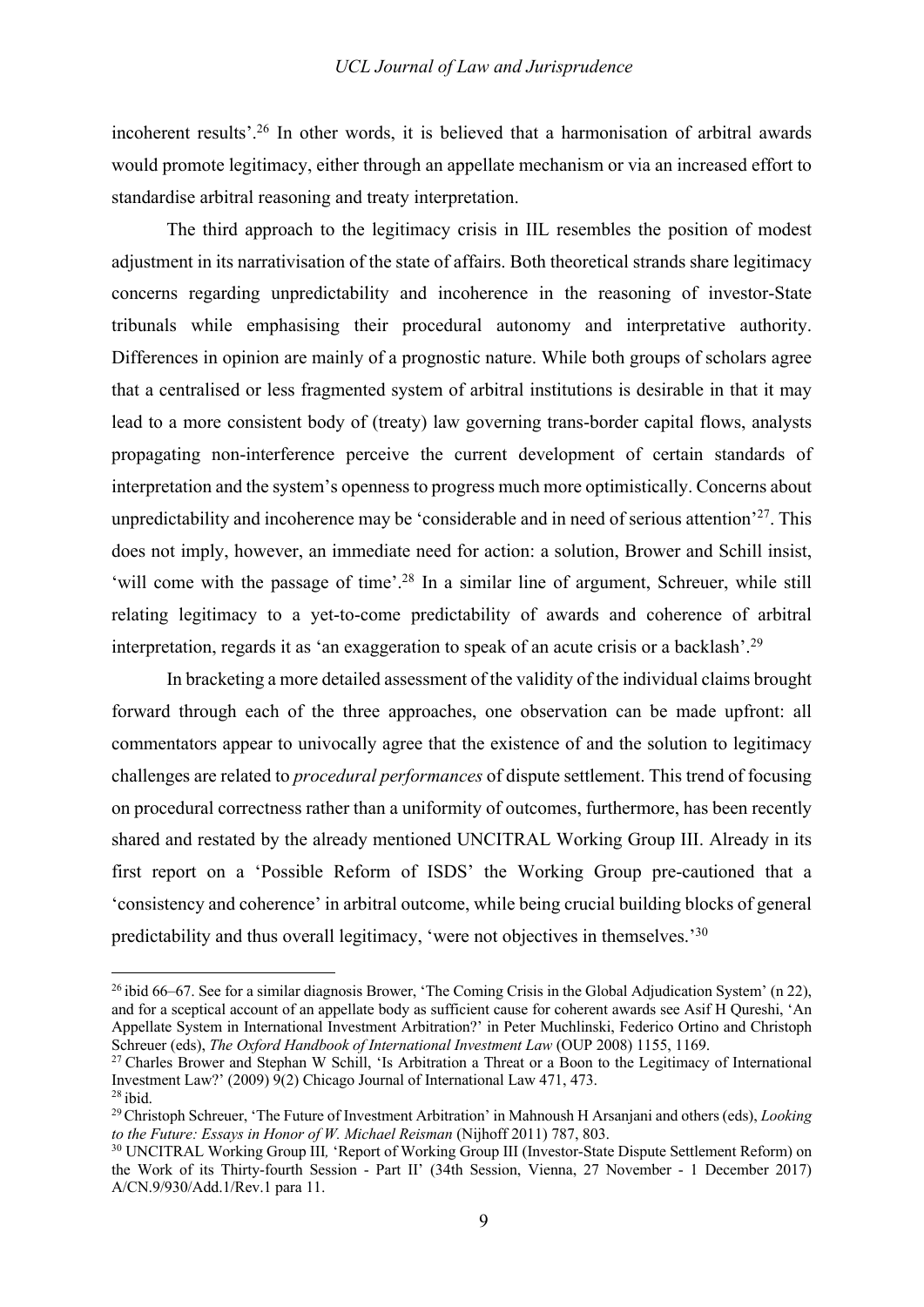Concerns regarding the procedural form of investment treaty arbitration are, however, but one side of the coin of legitimacy. In Weberian terms, as seen above, the key question raised by legitimacy concerns not only addresses forms of authority based on a voluntary agreement over procedural rules, but it also addresses forms of an authority believed to legitimately impose a legal order.<sup>31</sup> Based on a conceptualisation of the doctrine of finality in relation to arbitral procedural practice, I will therefore demonstrate in the following that the other side of legitimacy, albeit apparently unfashionable in a globalised world with transnational rules, is State authority as the formal representative of public interest during and after investment treaty proceedings.

### **C. THE TWOFOLD DOCTRINE OF FINALITY**

The spectre of a legitimacy crisis should not be diagnosed as a mere lapse of dysfunction within an otherwise effective legal regime governing foreign investment.32 Rather, it should be approached in terms of *the conditions that make legitimacy an issue*. The slowly but steadily growing legal-theoretical literature on international investment jurisprudence has occupied itself with various aspects of legitimacy concerns and has even begun to reflect directly upon the literature on legitimacy concerns itself,  $33$  thus creating a specialised scholarship within international investment legal theory.

Already in 2002, Charles N Brower saw a coming crisis of the law governing transborder investment due to the lack of an appellate mechanism,  $34$  and his diagnosis has since been reiterated in a number of articles, with varying conclusions drawn. In 2003, for example, in an analysis of NAFTA's investment chapter, Brower II also put his finger on the central role of arbitral awards as causing what he perceived as a 'troubling state of affairs';35 he saw the root of legitimacy issues in arbitrators' incongruous reasoning surrounding the fair and equitable treatment standard.<sup>36</sup> Other scholars, such as Susan D Franck, have agreed with this initial assessment of legitimacy concerns raised by inconsistent decisions. Yet, while

<sup>31</sup> See Weber (n 1) 130-31.

<sup>&</sup>lt;sup>32</sup> Compare with Brower, 'A Crisis of Legitimacy' (n 22) 3: 'In the end, one must accept the fact that some degree of dysfunctionality is inherent in every system of adjudication.'

<sup>&</sup>lt;sup>33</sup> See, most prominently, Brower and Schill (n 27).

<sup>&</sup>lt;sup>34</sup> Brower, 'A Crisis of Legitimacy' (n 22).

<sup>&</sup>lt;sup>35</sup> Brower II, 'Structure, Legitimacy, and NAFTA's Investment Chapter' (n 25) 39.

<sup>&</sup>lt;sup>36</sup> ibid 66. For a general perspective along the same analytical premises on a 'global adjudication system' see also Brower, 'The Coming Crisis in the Global Adjudication System' (n 22), and for a most recent analysis of 'discomforts' with the interpretation of FET standards see Michael W Reisman, 'Canute Confronts the Tide: States versus Tribunals and the Evolution of the Minimum Standard in Customary International Law' (2015) 30(3) ICSID Review – Foreign Investment Law Journal 616, 616.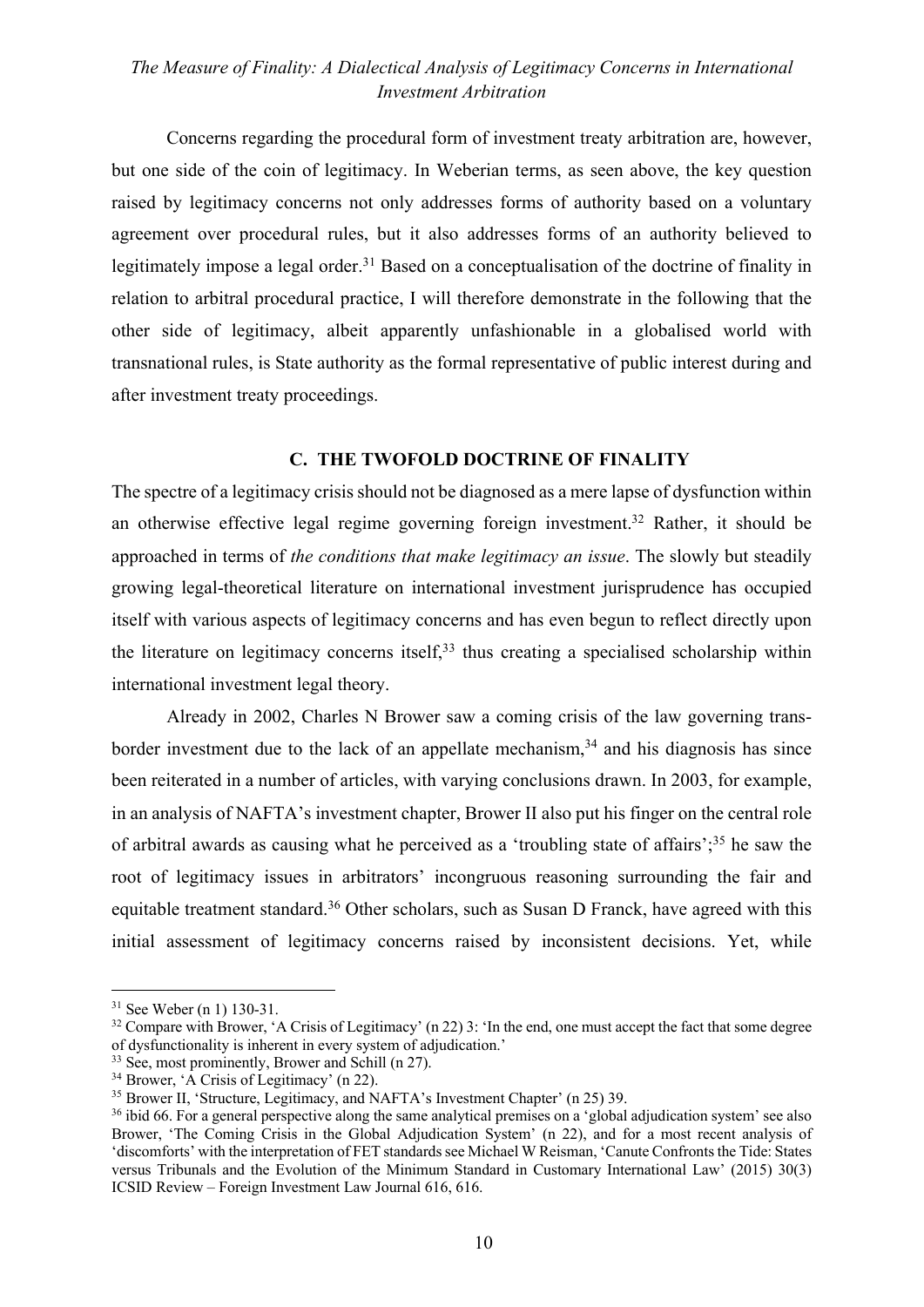Brower  $II^{37}$  looks towards the arbitral tribunals to solve the challenge posed by the incongruity and expansionary tendency<sup>38</sup> of arbitral interpretations, Franck advocates an investment arbitration appellate court as an instrument for reconciling arbitral interpretation and public legitimacy concerns.39 Finally, in 2009, with one of the first studies to present an extensive reflection on the history of the legitimacy question in the international investment legal scholarship itself, Charles N Brower and Stephan W Schill —in defending a systemic openness of IIL in general— persist in relating legitimacy concerns to the capacity of arbitral tribunals to issue final awards.<sup>40</sup> In this sense, and in order to shed light on the conditions that underlie concerns over legitimacy, I will turn to the doctrine of finality itself, which, being central to IIL, presents us with a conceptually instructive paradox.

Any right to appeal to a higher authority or to seek judicial review in general is, considered in basic logical terms, contradictory to the very idea of finality. Given that in alternative dispute settlement mechanisms the finality of the settlement is, for the most part, the legal principle that substantiates the legitimate expectations of the parties to the dispute, a contradiction with such an idea not only questions the legitimacy of the award, but also the legitimacy of the arbitral reasoning itself. Based on an analysis of the intrinsic correlativity between the idea and the practice of finality —as revealed in this inherent relation between an arbitral award's finality, the doctrine of finality, the perceived legitimacy of the award and the retrospective view on the legitimacy of the proceedings— I will present a theory of the structure of legal reasoning in investment treaty arbitration. As the legal language-game, however, lends itself more easily to expressing conditions of remedies than to stating procedural exclusions to non-appealable final judgments, it is advisable, if not necessary, to begin an examination of structural aspects of the legal reasoning of investment treaty tribunals by analysing the doctrine of finality in arbitration rules with regard to post award remedies.

It is, furthermore, submitted that the doctrine of finality stands as a paradigm case of a dialectically structured concept. As with all dialectical compositions, the reciprocally interrelated fabric of the principle is manifest in two contradictory functions. That is to say, by being what Schill has identified as an exceptionally poignant signifier of the authority of

 $37$  cf also Afilalo (n 22).

<sup>38</sup> See Sornarajah, 'A Coming Crisis: Expansionary Trends in Investment Treaty Arbitration' (n 5).

<sup>&</sup>lt;sup>39</sup> Franck (n 23). Compare also with Christoph Schreuer's considerations on how to solve concerns about inconsistent arbitral decision-making, in which he suggests several remedies that are all related to some form of appeal mechanism, Schreuer (n 29) 800–02.

 $40$  Brower 'Is Arbitration a Threat or a Boon to the Legitimacy of International Investment Law?' (n 27).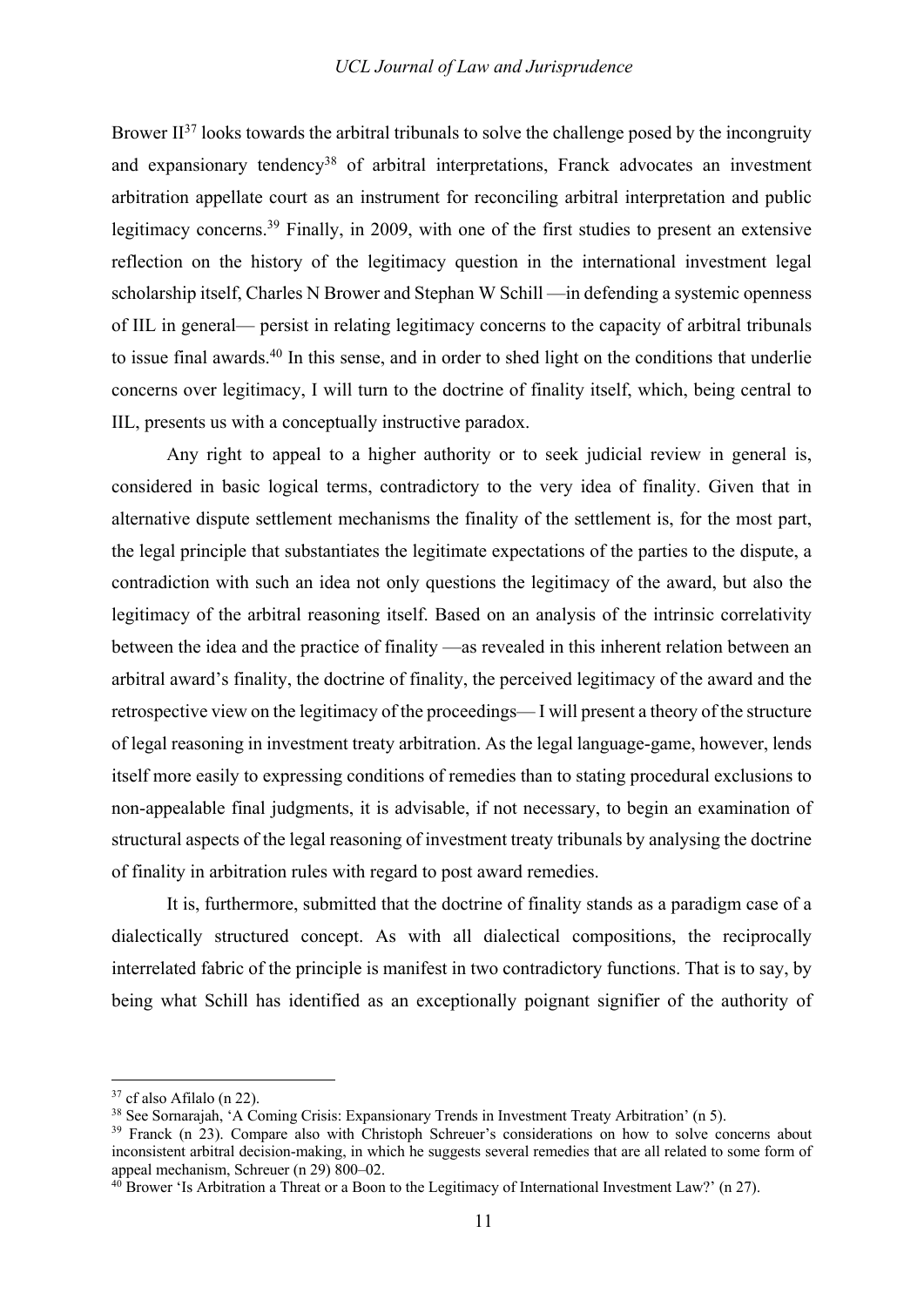investment treaty tribunals, $41$  the doctrine of finality lies as much at the centre of legitimacy perceptions as of legitimacy concerns. If coherence is the main objective of arbitral reasoning and awards, and if adding to a *jurisprudence constante* is considered the chief duty of tribunals authorised by investment treaties, $42$  the doctrine of finality must indeed be perceived to be both a means and an obstacle to a congruent and, consequently, legitimate international system of investment rules.

These apparently dichotomic characteristics of the doctrine of finality bear significantly on the structure of arbitral reasoning. From a purely conceptual point of view ISDS, too, serves two purposes. Investment treaty tribunals are creators of a coherent (read: legitimate) body of international rules on investment protection while, in principle, being fully autonomous in their reasoning and rulings. This parallelism of the doctrine of finality to the structure of investment treaty arbitration makes the elucidation of the relations between the two conflicting aspects of finality essential for an understanding of the ambiguities commonly associated with the objectives or purposes of arbitral reasoning.

#### **D. THE MOMENT OF CONTRACT**

Analogous to the legitimate order based on voluntary agreement, as described above, the term *contract* will be employed to designate the legitimating effects on final awards of an autonomous arbitral performance that meticulously follows the procedural template agreed upon prior to the tribunal's coming into being. This moment of an ideal-typical procedural authority43 within the doctrine of finality primarily concerns the genuine self-rule of arbitral tribunals in relation to other topically or territorially related arbitral awards, or with regard to international investment jurisprudence in general. In principle and taken to its extreme, there is no binding connection whatsoever between an arbitral body in session and any other past or future investment dispute settlement. The extraordinary and seemingly unlimited power of arbitrators —in itself the source of legitimacy concerns that date back to the very beginning of a critical investor-State arbitration scholarship—44 resides in this one-sided view of finality.

<sup>41</sup> Stephan W Schill, *The Multilateralization of International Investment Law* (CUP 2009) 255.

<sup>42</sup> See eg Andrea K Bjorklund, 'The Promise and Peril of Arbitral Precedents: The Case of Amici Curiae*'* (2010) 34 Association Suisse de l'Arbitrage Special Series 165; Schreuer (n 29) 802; Brower 'Is Arbitration a Threat or a Boon to the Legitimacy of International Investment Law?' (n 27) 474; or, very recently, Marc Bungenberg and Catherine Titi, 'Precedents in International Investment Law' in Marc Bungenberg and others (eds), *International Investment Law* (Nomos 2015) 1505, 1508–10.

<sup>43</sup> See also Loukas A Mistelis, 'Award as an Investment: The Value of an Arbitral Award or the Cost of Non– Enforcement' (2013) 28 ICSID Review– Foreign Investment Law Journal 64, 69.

<sup>44</sup> Compare with the three early pilot studies of Aron Broches. Aron Broches, 'Awards Rendered Pursuant to the ICSID Convention: Binding Force, Finality, Recognition, Enforcement, Execution' (1987) 2 ICSID Review –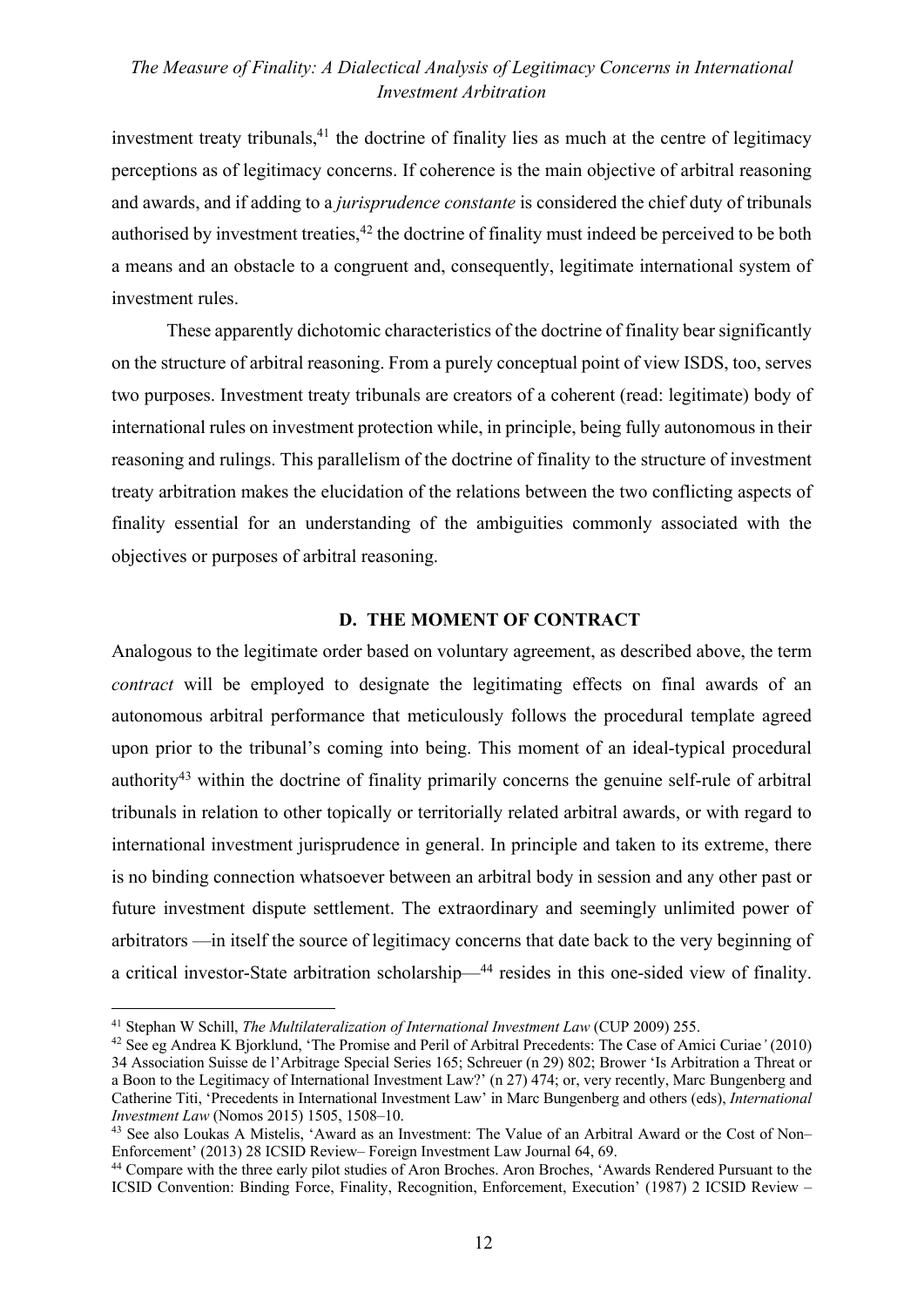Ultimately, in their capacity to decide exclusively according to the facts of the case at hand, arbitral bodies are also entitled to disregard any other award delivered by some other tribunal whenever they deem this necessary. Finality in its moment of contract, therefore, signifies a legitimate (excluding) authority to decide; *in praxi*, this manifests itself as the deliverance of a *final and self-sufficient interpretation* of standards of treatment as expressed in the respective investment treaty.

Taking part in the same dialectics of finality's moment of contract is the practical division and scholarly comparison between arbitration as governed by *ad hoc* procedural rules (such as UNCITRAL), and arbitral tribunals within the legal framework of an institution (eg ICSID). UNCITRAL has supplemented its 2013 Arbitration Rules with *Rules on Transparency in Treaty-based Investor-State Arbitration* that specify issues of transparency and third-party submission in arbitral proceedings. Article 34(2), the relevant article relating to finality, however, has been a restatement of the 2010 UNCITRAL *Rules on Arbitration*: 'All awards shall be made in writing and shall be final and binding on the parties. The parties shall carry out all awards without delay'. 45

The UNCITRAL Rules are simply silent on the matter of an appellate body and on general measures to review an award. This, on the one hand, is part of their success because proceedings under these rules —in focusing strictly and context-independently on the *hic et nunc* facts of the case— incorporate completely the *moment of contract* par excellence. On the other hand, as Balaš remarks, precisely because of the non-existence of (internal) post award remedies, UNCITRAL arbitration:

(…) can reach a level of predictability [for disputing parties] only with great difficulty and national courts having jurisdiction in motion to set aside arbitral awards not only apply a municipal law that differs from state to state, but also vary in their decisionmaking under similar rules.46

<sup>45</sup> UNCITRAL Arbitration Rules (as revised in 2010), (2017) 49(6) International Legal Materials 1640.

Foreign Investment Law Journal 287; Aron Broches, 'Observations on the Finality of ICSID Awards' (1991) 6 ICSID Review – Foreign Investment Law Journal 321; David D Caron, 'Reputation and Reality in the ICSID Annulment Process: Understanding the Distinction Between Annulment and Appeal' (1992) 7 ICSID Review – Foreign Investment Law Journal 21.

<sup>46</sup> Vladimir Balaš, 'Review of Awards' in Peter Muchlinski, Federico Ortino, and Christoph Schreuer (eds), *The Oxford Handbook of International Investment Law* (OUP 2008) 1152. For the appeal of ad hoc arbitral awards in national courts see also Christoph H Schreuer and others, *The ICSID Convention: A commentary on the Convention on the Settlement of Investment Disputes between States and Nationals of Other States* (CUP 2009) 900. Unlike Balaš, however, Schreuer emphasises the crucial role of the New York Convention as guardian of arbitral awards.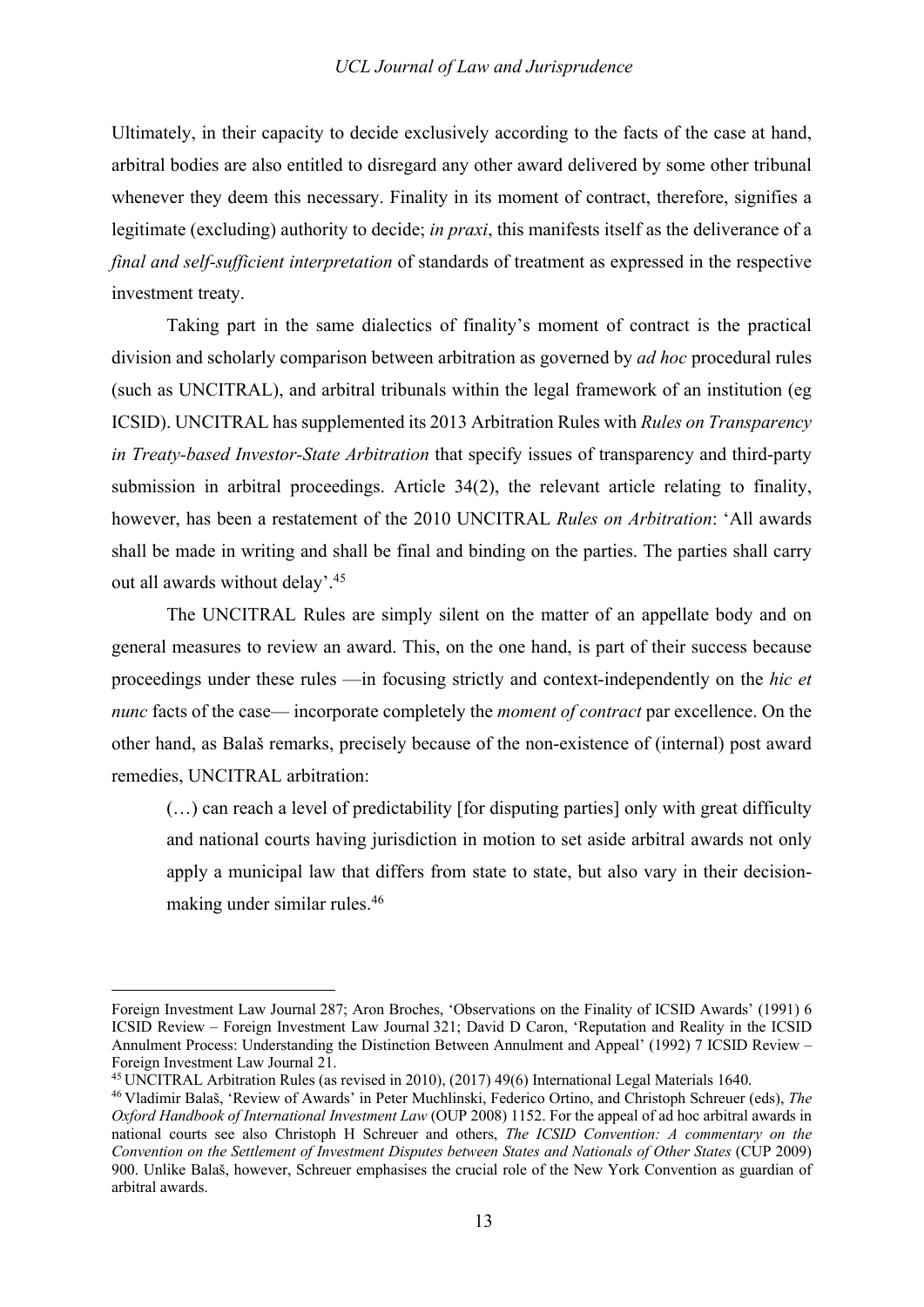Turning to ICSID arbitration rules, the focal point for post award remedies as the negation of the doctrine of finality is article 52 of the ICSID Convention, whose first paragraph reads:

(1) Either party may request annulment of the award by an application in writing addressed to the Secretary-General on one or more of the following grounds:

- (a) that the Tribunal was not properly constituted;
- (b) that the Tribunal has manifestly exceeded its powers;
- (c) that there was corruption on the part of a member of the Tribunal;
- (d) that there has been a serious departure from a fundamental rule of procedure; or
- (e) that the award has failed to state the reasons on which it is based.

The 'initiation of annulment proceedings' remains the sole remedy against ICSID awards; yet, as Schill and others have assessed, 'the potential of proceedings to restrict the power of arbitral tribunals is limited'.47 With respect to the above-cited grounds upon which an award can be successfully contested —and keeping in mind that this would also violate the doctrine of finality— the method of interpretation of the reasons for annulment as formulated in article 52 becomes central. The tendency of panels to opt either for a restrictive or an expansionary approach, particularly with regard to article 52(e), seems to indicate an oscillation between the interpretative model of international commercial arbitration and the WTO's dispute settlement body.

The former simply strengthens the authority of arbitral tribunals by not providing procedural mechanisms for reviews or annulments at all, while the latter is embedded in a consensual system of States which, collectively, may overturn particular arbitral awards made with regard to foreign investment. However, such an impact of States on arbitration is far from the reality or the purpose of the ICSID Convention, as both the restrictive and the expansionary approach to article 52 come nowhere near challenging the exclusive standing of the arbitral panel involved. Even concerns that a review of the procedural aspects mentioned in article 52(a-d) might slip into a review of merits according to an expansionary interpretation of article 52(e)48 and its *reasons requirement* seem unfounded, as any insufficient, inadequate or contradictory reasons that may be given by a tribunal, or the 'extremely unlikely'49 absence of reasons at all, only refer back to a review of procedural aspects. As Alvarez, Reisman and

<sup>47</sup> Schill (n 41) 254.

<sup>48</sup> See for this position Balaš (n 46) 1152.

<sup>49</sup> Schreuer, *The ICSID Convention: A commentary on the Convention on the Settlement of Investment Disputes between States and Nationals of Other States* (n 46) 998.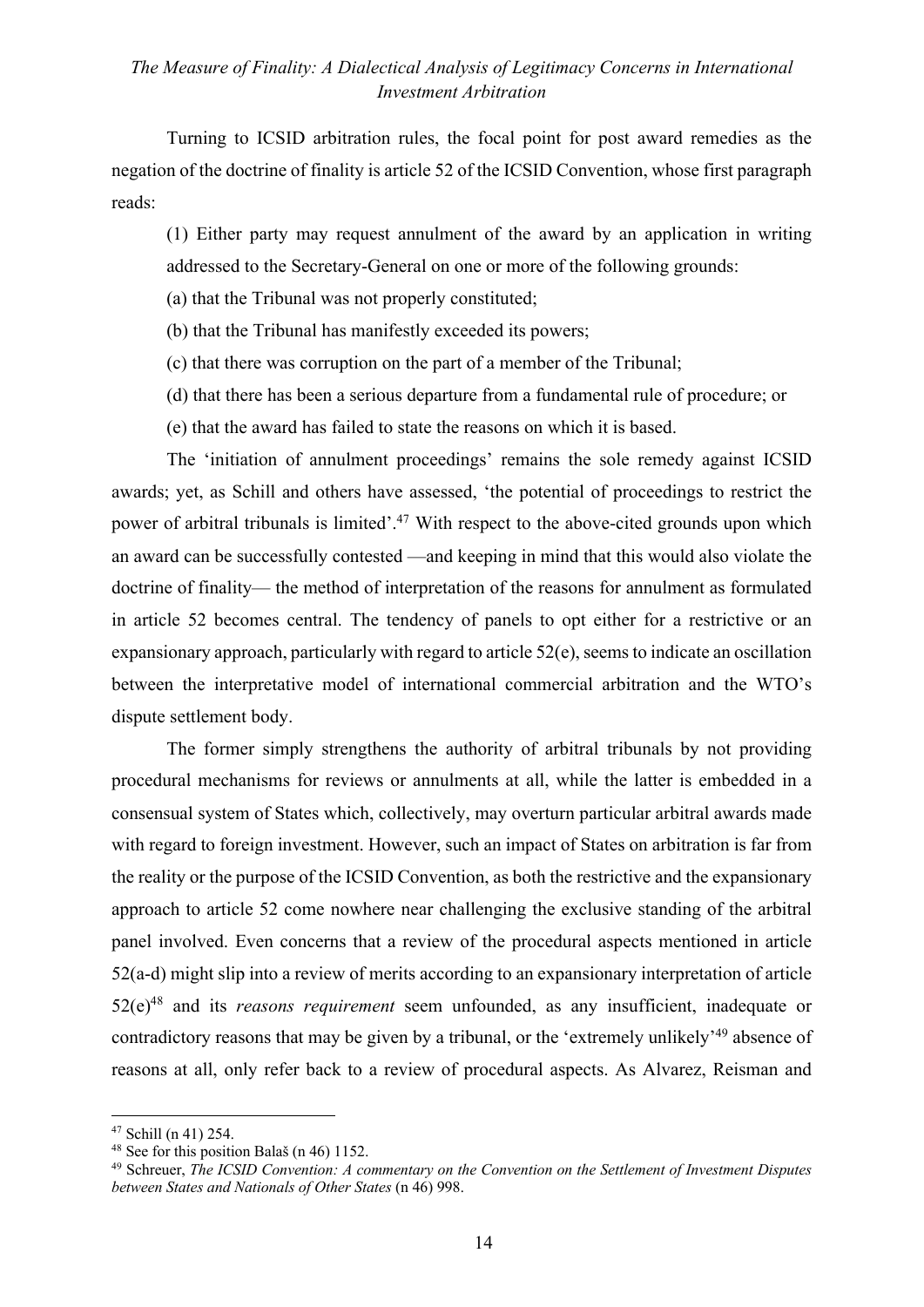Michael have laconically commented: 'Without reasons, the [annulment committee] could hardly exercise its powers of review.<sup>50</sup>

In principle, a tribunal's obligation 'to state the reasons on which [an award] is based', ie to make its reasoning public is, as Alvarez, Reisman and Michael have observed, of particular importance in the area of international investment law, because such an award always has public and possible long-term implications and 'may have a major political impact on an entire country'.51 The first and successful application for annulment submitted under ICSID's article 52 concerned a 1983 settlement in the case of *Klöckner v Cameroon*.<sup>52</sup> In facing the question of the precise implications of the reasons requirement in article 52(e), the committee were given the task of defining a justificatory standard of arbitral reasoning in this particular case in order to determine the relation between the award issuing tribunal and itself as the annulment committee. It stated that:

It is not for the Committee to imagine what might or should have been the arbitrators' reasons, any more than it should substitute 'correct' reasons for possibly 'incorrect' reasons, or deal 'ex post facto' with questions submitted to the Tribunal which the Award left unanswered. The only role of the Committee here is to state where there is one of the grounds for annulment set out in Article 52 of the Convention, and to draw the consequences under the same Article. In this sense, the Committee defends the Convention's legal purity.53

The noticeable rhetorical retreat to deciding only on procedural aspects of article 52 seems at odds with the eventual (substantial) decision in favour of the foreign investor through which the tribunal's verdict was annulled. Alvarez and Reisman, in identifying the decision as a precedent for the reasons requirement, see the crux of concerns as residing in the notion of legal purity, which allows annulment on procedural grounds while emphasising the importance of reasons for arbitral awards in general. In their own words:

<sup>50</sup> Guillermo Aguilar Alvarez, William Michael Reisman and William Michael, 'How Well Are Investment Awards Reasoned?' in Guillermo Aguilar Alvarez and William Michael Reisman (eds), *The Reasons Requirement in International Investment Arbitration – Critical Case Studies* (Brill NV 2008) 1, 28.  $51$  ibid 2.

<sup>52</sup> *Klöckner Industrie-Anlagen GmbH and Others v Republic of Cameroon and Société Camerounaise des Engrais*, ICSID Case No ARB/81/2, Award, 21 October 1983.

<sup>53</sup> *Klöckner Industrie-Anlagen GmbH and Others v Republic of Cameroon and Société Camerounaise des Engrais*, ICSID Case No ARB/81/2, Decision of the Ad Hoc Committee on Annulment, 3 May 1985 [151].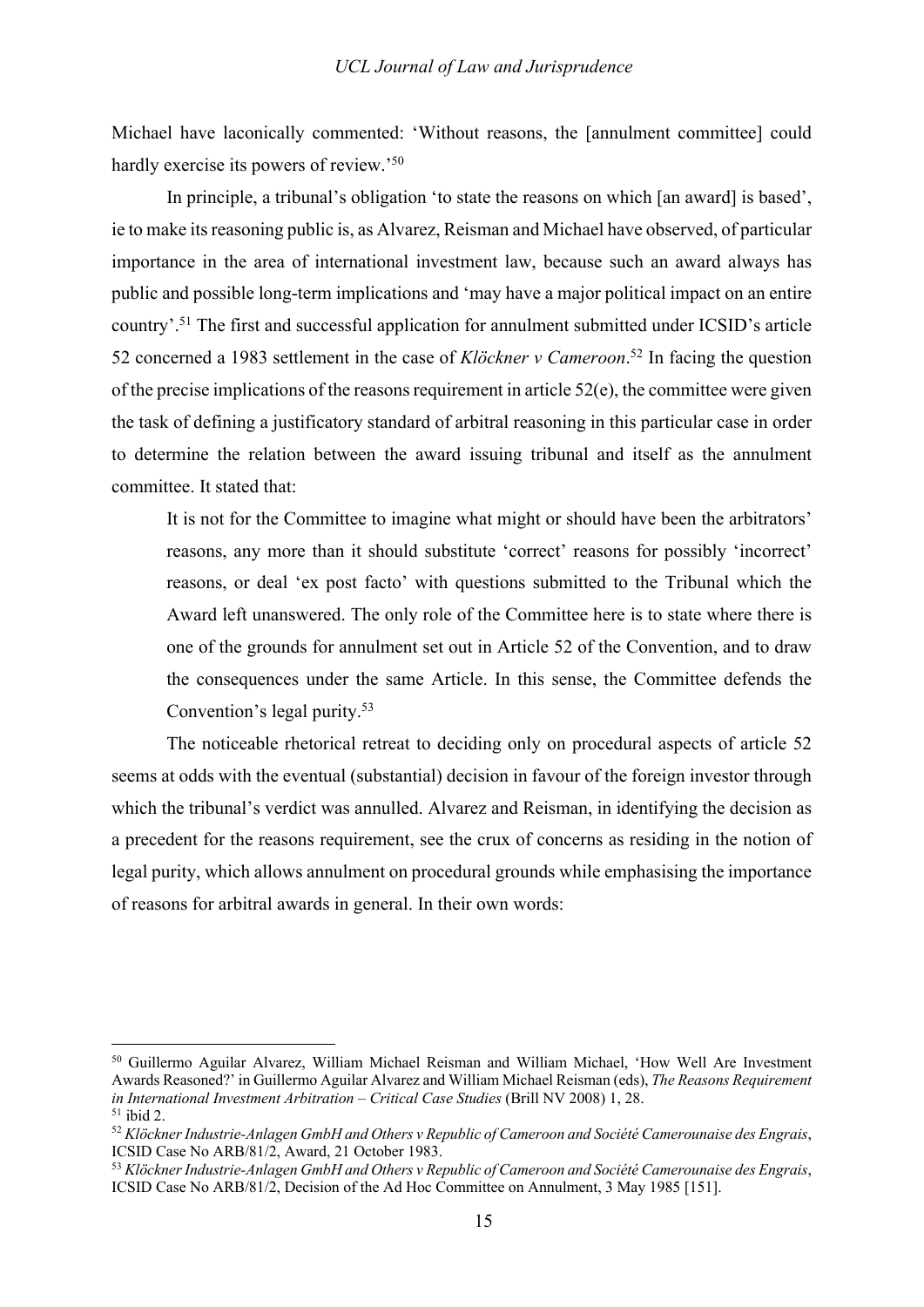With a theory of 'legal purity,' the *Klöckner* committee established a very high standard for reasons. Consistent with such a theory, the committee's methodology did not include an assessment of the gravity of the defect in the reasons.<sup>54</sup>

While Alvarez and Reisman put their fingers precisely on the argumentative centrepiece of the *Klöckner* committee when deducing from it that 'there should be a formal rather than a substantive test of reasons',55 there is a further peculiar *coincidence of opposites*: the committee's nullification of the award, on the one hand, coincides with a strengthening of the autonomy of the arbitral tribunal on the other. The distinction between formal and substantive, between procedural and merits review, as brought to light by Alvarez and Reisman, fits perfectly into a solely internal review mechanism that —in leaving substantial reasoning untouched— portrays itself as a procedural system of exclusion and non-interference.<sup>56</sup> However, it is also this institutionalised non-interference and self-reference in ICSID proceedings which prevents the playing out of power politics. According to Schill, barring the influence of State parties to ICSID proceedings 'constitutes (…) a particularly effective remedy as it allows even investors from relatively weak countries to enforce investment treaty obligations against a powerful host State'.57 Given those advantages through formal equality, the two opposite principles (of annulment and arbitral autonomy) brought together by the *Klöckner* committee and in other cases have remained the subject of contention.<sup>58</sup> Schreuer translates this opposition into the two conflicting principles:

<sup>54</sup> Alvarez, Reisman and Michael (n 50) 6.

 $55$  ibid 5.

<sup>&</sup>lt;sup>56</sup> Because the review committee does not have an 'intrinsic superiority over the arbitral tribunal', Pierre Mayer argues, 'it should not too easily come to the conclusion that the tribunal erred in its factual finding; it should use *self-restraint*'. Pierre Mayer, 'To What Extent Can an Ad Hoc Committee Review the Factual Findings of an Arbitral Tribunal?' in Emmanuel Gaillard and Yas Banifatemi (eds), *Annulment of ICSID Awards* (Juris Publishing 2004) 243, 248, (emphasis added).

<sup>57</sup> Schill (n 41) 254.

<sup>58</sup> In the wake of the *Klöckner* committee and focusing on the then more recent ICSID annulment applications of *Wena Hotels Limited v Arab Republic of Egypt*, ICSID Case No. ARB/98/4, Decision on Annulment, 5 February 2002*,* and *Compañía de Aguas del Aconquija S.A. and Vivendi Universal v The Argentine Republic*, ICSID Case No. ARB/97/3 (formerly *Compañía de Aguas del Aconquija, S.A. and Compagnie Générale des Eaux v. Argentine Republic*), Decision on Annulment, 3 July 2002, Eric A Schwartz, one of the respondent's arbitrators involved in the *Wena case*, went so far as to portray ICSID's article 52 as a mere safeguard 'of certain minimal procedural standards'. Schwartz's harsh verdict on article 52 of the ICSID Convention comes down to the perception of its raison d'être as an enhancement 'of the likelihood that parties to the process will feel comfortable that justice has been done'. See, Eric A Schwartz, 'Finality at What Cost? The Decision of the *Ad Hoc* Committee in Wena Hotels v. Egypt' in Emmanuel Gaillard and Yas Banifatemi (eds), *Annulment of ICSID Awards* (Juris Publishing 2004) 43, 85. Schreuer, on the other hand, understands the decisions in *Wena v Eqypt* and *Vivendi v Argentina* to signal a paradigm shift in the ICSID appellate mechanism away from the 'early activism of the *Klöckner* case'. The annulment mechanism of ICSID's article 52, Schreuer continues, 'has found its proper place' because the *Wena* and *Vivendi* decisions 'have helped to dispel the fears about frequent attacks on awards for trivial reasons'. Schreuer's verdict on article 52 thus differs diametrically from Schwartz's, as he concludes: the ICSID review mechanism 'now presents itself as what it was designed for: an unusual remedy for unusual situations'. In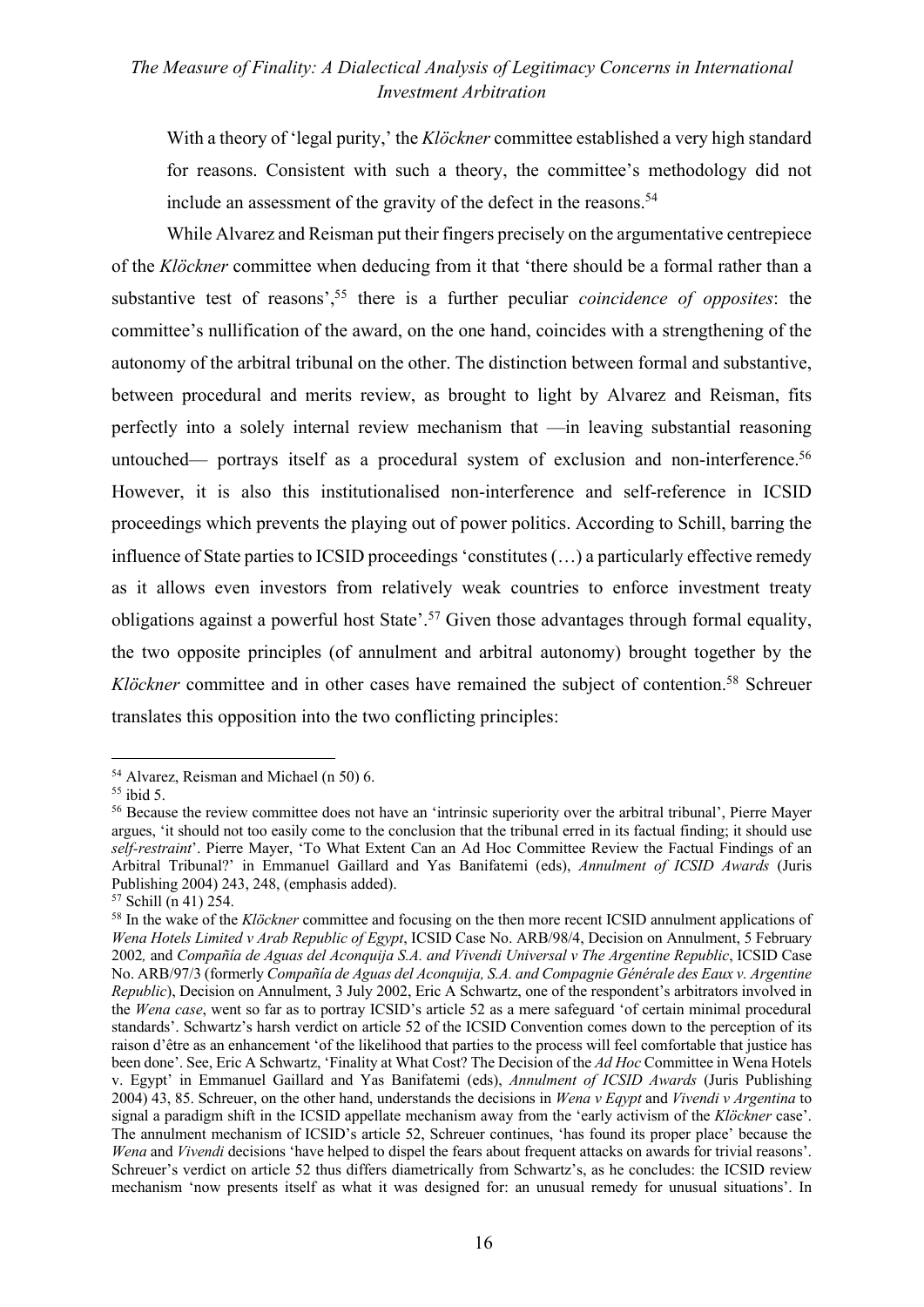One is the principle of finality; the other is the principle of correctness. Finality is designed to serve the purpose of efficiency in terms of an expeditious and economical settlement of disputes. Correctness may be an elusive goal that takes time and effort and may involve several layers of control, a phenomenon that is well known from domestic court procedure.59

In accordance with an overall preference for finality over correctness in international adjudication, the solution as adopted by ICSID's article 52 is precisely that of a limited or formal review process, as piloted by the *Klöckner* committee. Schreuer remarks that:

The desire to see a dispute settled is regarded as more important than the substantive correctness of the decision. Annulment is the preferred solution to balance these two objectives. It is designed to provide emergency relief for egregious violations of a few basic principles while preserving the finality of the decision in most respects.<sup>60</sup>

In this sense, the absence of a functioning mechanism for reviewing arbitral decisions on merits, as the negation of finality's moment of contract, signals the exceptionally strong finality of investor-State arbitral awards. Structurally, the *legal limitation* of review mechanisms to procedural aspects (annulments) connects the process of review with a review of *arbitral performance*, thus affirming the exclusionary zest of arbitral proceedings when in session. Against this background, Schill's verdict on the ICSID annulment does not read as a realist's statement but actually confirms finality's moment of contract itself.

Finally, in practice, annulment committees have assumed a role as 'guardians of the arbitral award' rather than as a control organ of investment tribunals, and thus have strengthened the power of arbitral tribunals vis-à-vis States.<sup>61</sup>

#### **E. THE MOMENT OF ADJUDICATION**

Echoing Weber's notion of an order imposed by an authority believed to be legitimate, finality's second moment designates the *exclusive* relation between arbitral awards and State authorities. That is to say, the doctrine of finality, understood as adjudication, is intrinsically linked to a heightened legitimate expectation or, in Weberian terms, a belief on the side of the

 $61$  Schill (n 41) 254.

Christoph H Schreuer, 'Three Generations of ICSID Annulment Proceedings' in Emmanuel Gaillard and Yas Banifatemi (eds), *Annulment of ICSID Awards* (Juris Publishing 2004) 17, 42.

<sup>59</sup> Schreuer, *The ICSID Convention: A commentary on the Convention on the Settlement of Investment Disputes between States and Nationals of Other States* (n 46) 903.

 $60$  ibid. The centrality of upholding the issued award, ie the guaranteeing of the award's finality, has also been stressed by Mayer (n 56).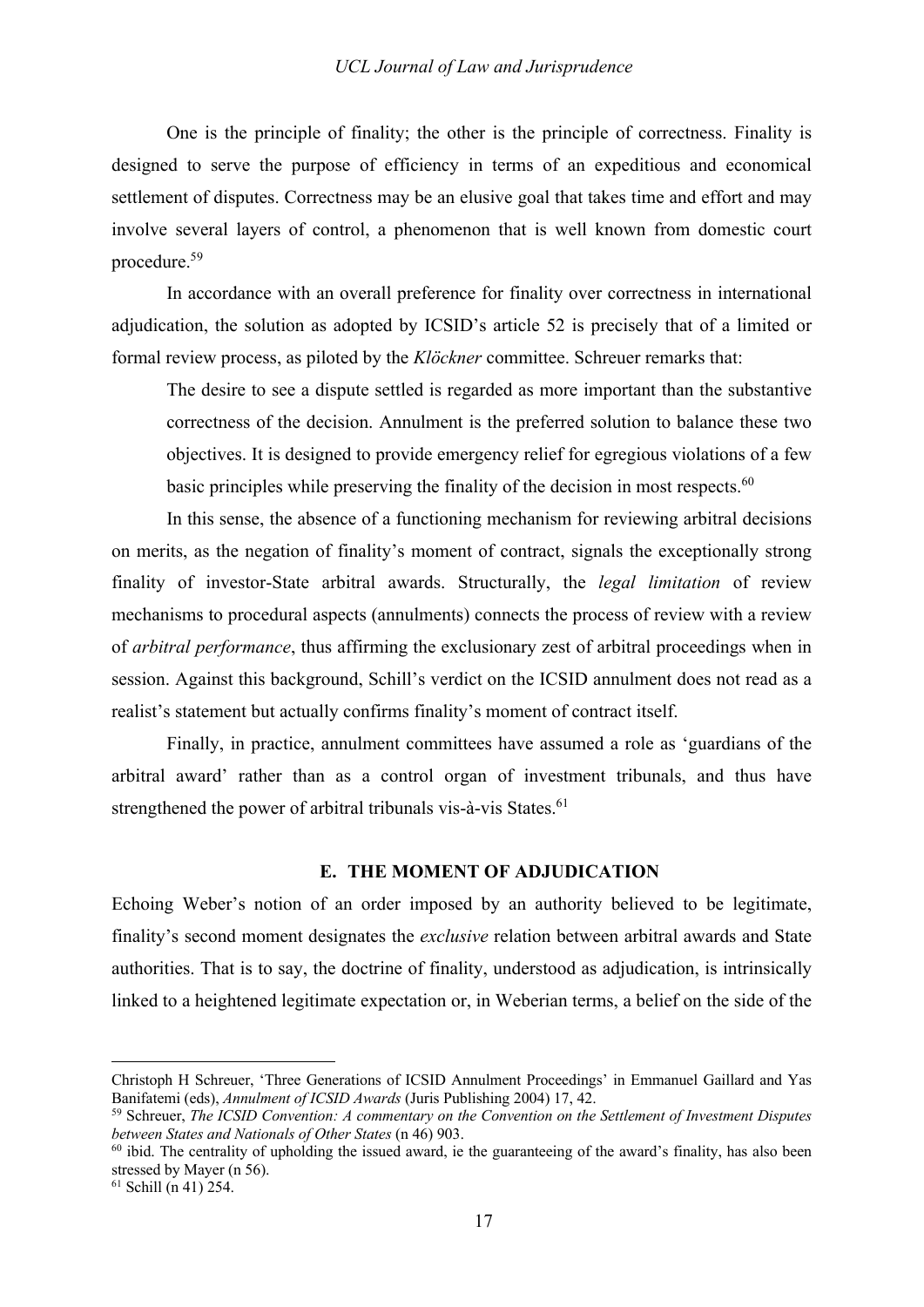investor to get the award legitimated by recognition and enforcement in the respective national legal order of the investment hosting State. In principle, such exclusive standing of an arbitral award in ISDS differs sharply from awards issued by international commercial arbitral bodies or tribunals, because the driving force behind recognition and enforcement of awards contains —already in the objectives of investment treaties with arbitration clauses— traces of State consent. Unlike international awards between two commercial actors of different nationality, an investor-State award is not issued under the proviso of domestic judicial review. Formally, the approval of arbitral proceedings as a means of dispute settlement has already been given or offered by the host State when entering into an investment treaty containing an arbitration provision. By contrast, international awards on commercial matters are first settled privately in order to seek the approval of the respective home State afterwards. In accordance with the above-developed absence of State intervention into proceedings, this temporal difference a priori prevents any doubt to arise about the legitimate authority of awards by investment treaty arbitrations.

Regardless of State approval before or after the arbitral award has been issued, however, the convention that secures the recognition and enforcement of awards internationally is the New York Convention on the Recognition and Enforcement of Foreign Arbitral Awards of 1958. One of the world's most successful international conventions with respect to the number of signatories, the New York document essentially ensures the doctrine of finality as recognition and enforcement of awards. These two aspects prevent a re-issuing of identical claims by identical claimants (recognition in a broader reading of res judicata), and the actual and exclusive realisation of a particular award within the territory of a particular country (law enforcement).

With regard to a differentiation between State approval prior to and after the issuing of arbitral awards, however, the New York Convention demonstrates a distinctive effect on the recognition and enforcement of awards from investment treaty arbitration. This peculiar effect on the finality of awards can again be highlighted by focusing *ex negativo* on the conditions of a refusal of recognition and enforcement from parties to the agreement. While the Convention's article V(1) touches upon procedural aspects, paragraph (2) introduces merit-based aspects of a possible judicial review from domestic courts. It states that:

Recognition and enforcement of an arbitral award may also be refused if the competent authority in the country where recognition and enforcement is sought finds that: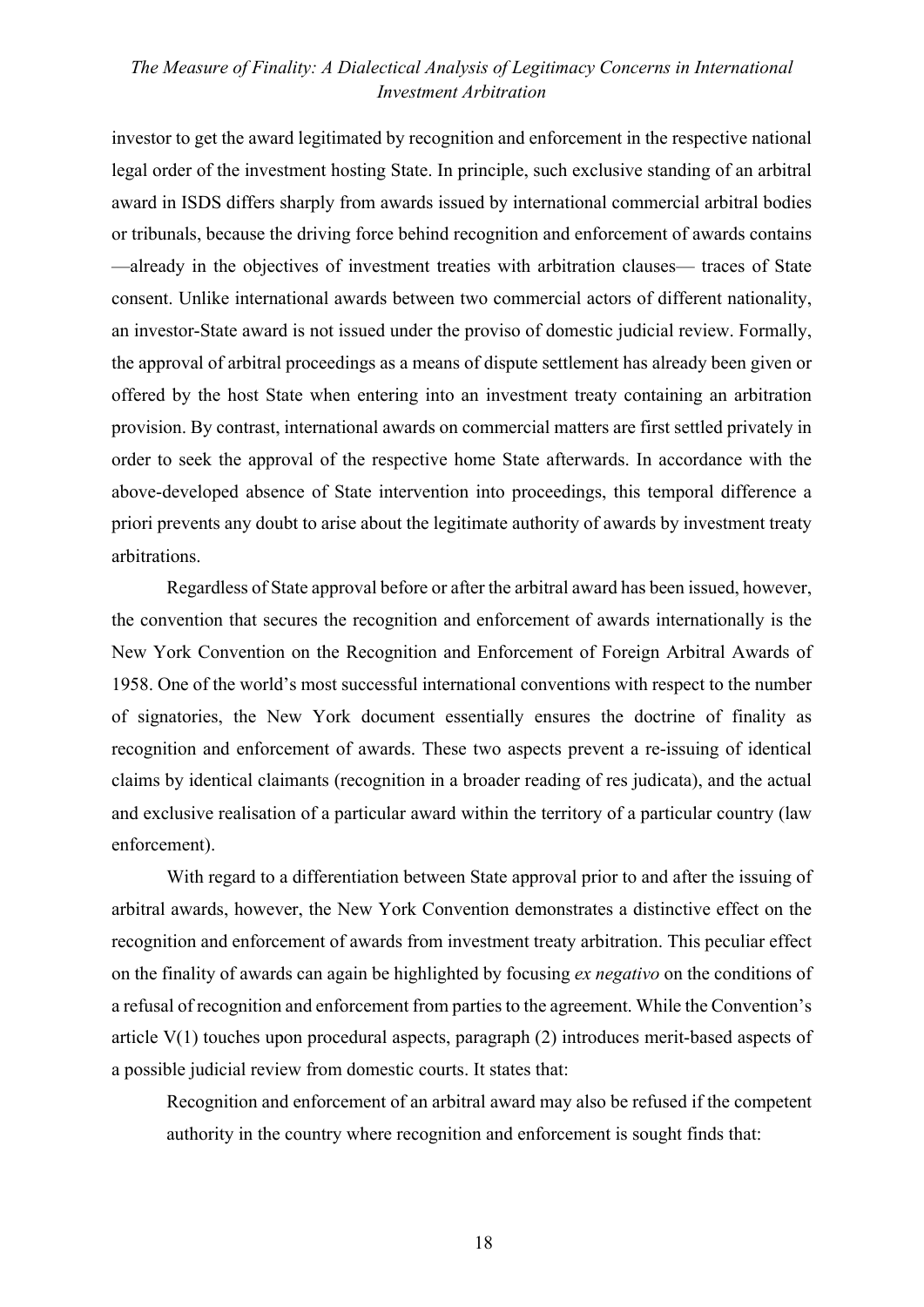(a) The subject matter of the difference is not capable of settlement by arbitration under the law of that country. Or

(b) The recognition or enforcement of the award would be contrary to the public policy of that country.

This passage is crucial in distinguishing the recognisability and enforceability of international investment from commercial awards, because a review of arbitral awards according to their initial arbitrability and their effect on general public policy represents a challenge to finality which affects only arbitral awards on commercial matters. The difference to commercial arbitration is the general State approval of arbitral proceedings in the investment treaty which is given prior to any decision on arbitrability, let alone on the merits of the dispute. The matter of arbitrability has already been dealt with and concluded in the respective investment treaty. In this way, and for commercial arbitral awards, the Convention stands as a legal document that may be applicable, yet for arbitration involving foreign investment it merely signifies an enforcing re-affirmation of the state of affairs. According to the developed terminology, the New York Convention serves as legal ground for recognition and enforcement after international commercial arbitration: it is a restatement of the prior exclusivity of the award issued by investor-State tribunals.

# **F. FINALITY REALISED: THE LAUDER/CME V THE CZECH REPUBLIC CASES**

Finality's moment of *contract* has been located at the centre of a structure of contextindependence of arbitral decisions, derived from the autonomy of arbitral tribunals and an exceptionally strong finality of arbitral awards. Finality's moment of *adjudication*, on the other hand, in matching the recognition of awards with judicial finality and materialising the exclusive relation between arbitral award and respondent State through enforcement, essentially links the arbitral award with State authority. Understood in their unity, the moment of contract and the moment of adjudication constitute the *doctrine of finality*. Finality's contractual moment derives from procedural autonomy's rendering of itself as legitimate; finality's adjudicative moment derives from and depends upon legitimate State authority as either a consenting or enforcing factor.

So far, however, such unity of contract and adjudication remains a relation of mere notional differences. Only when notional differences turn into actual opposites does it become evident that the doctrine of finality in ISDS is indeed dialectically structured and strongly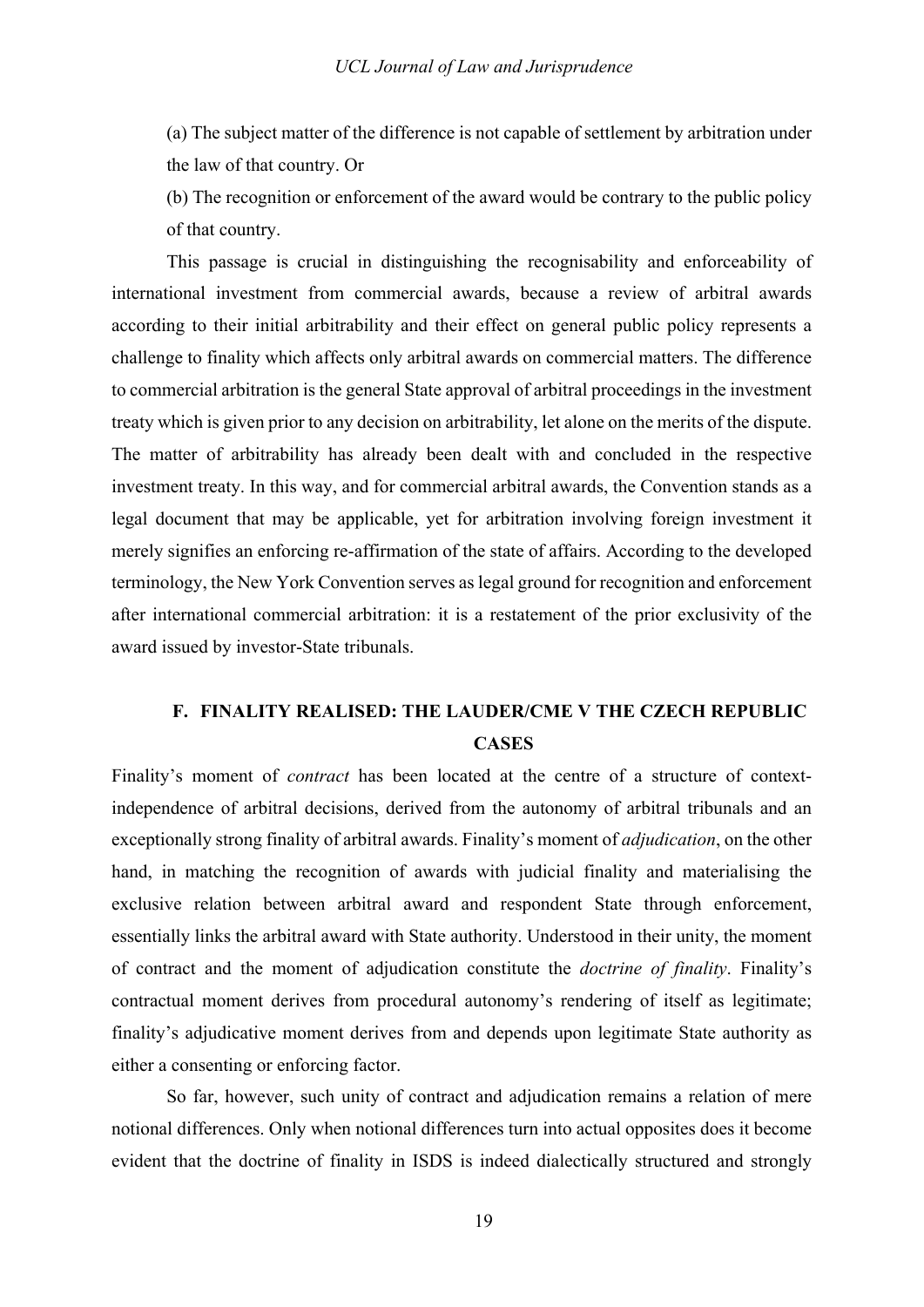linked to the epistemic field that gives rise to legitimacy concerns. An instructive *locus classicus* which shows the actual divergence between contract and adjudication are the two concurrent or parallel proceedings concerning *Lauder/CME v Czech Republic*. Here, the issue of legitimacy was imminently pressing as the Czech Republic won and lost cases on identical grounds before two different arbitral tribunals, thus demonstrating a manifest opposition between the two moments of finality.

The initial dispute concerned the question of whether the abrogation of a television broadcast licence issued in February 1993 by the Czech authorities to CME (a company of Dutch nationality) represented an illegitimate expropriation, given that the foreign investor's property right was protected by a bilateral investment treaty. The investor's interest was represented by two claimants who initiated two separate proceedings. Ronald Lauder, an American controlling shareholder in CME, had heavily invested in media outlets throughout post-Communist Europe.62 He filed a claim against the Czech Republic before a tribunal seated in London (UK) on grounds of the US-Czech Republic BIT of 1991.<sup>63</sup> For its part, CME brought a claim before a tribunal in Stockholm (Sweden), seeking roughly the same compensation for damages of more than USD 500 million on grounds of the 1991 BIT signed between the Netherlands and the Czech Republic.<sup>64</sup> Facing a change in the Czech media law as of 1 January 1996, Lauder and CME separately claimed that the previously granted broadcasting licence was effectively abrogated by the Czech authorities. Both proceedings were then conducted under UNCITRAL Arbitration Rules, and in 2001 the arbitral tribunal based in London denied Ronald Lauder an award on liability, finding that the claimant did not produce 'sufficient evidence that any measure or action taken by the Czech Republic would have had the effect of transferring his property or of depriving him of his rights to use his property or even of interfering with his property rights'.65

While the London proceedings were initiated on 19 August 1999 with Mr Lauder giving notice of arbitration to the Czech Republic and the tribunal holding the first procedural hearings on 17 March 2000, the composition of the arbitral tribunal in Stockholm was not complete until the appointment of the Czech representative in October 2001. Therefore, when finally holding

<sup>62</sup> See *Lauder v Czech Republic* (n 2) [5].

<sup>&</sup>lt;sup>63</sup> Treaty between the United States of America and the Czech and Slovak Federal Republic Concerning the Reciprocal Encouragement and Protection of Investments (entered into force 19 December 1992) Act No 187/1993, S Treaty Doc No 102-31.

<sup>&</sup>lt;sup>64</sup> Agreement on Encouragement and Reciprocal Protection of Investments between the Kingdom of the Netherlands and the Czech and Slovak Federal Republic (entered into force 1 October 1992) Act No 569/1992. <sup>65</sup> *Lauder v Czech Republic* (n 2) [202].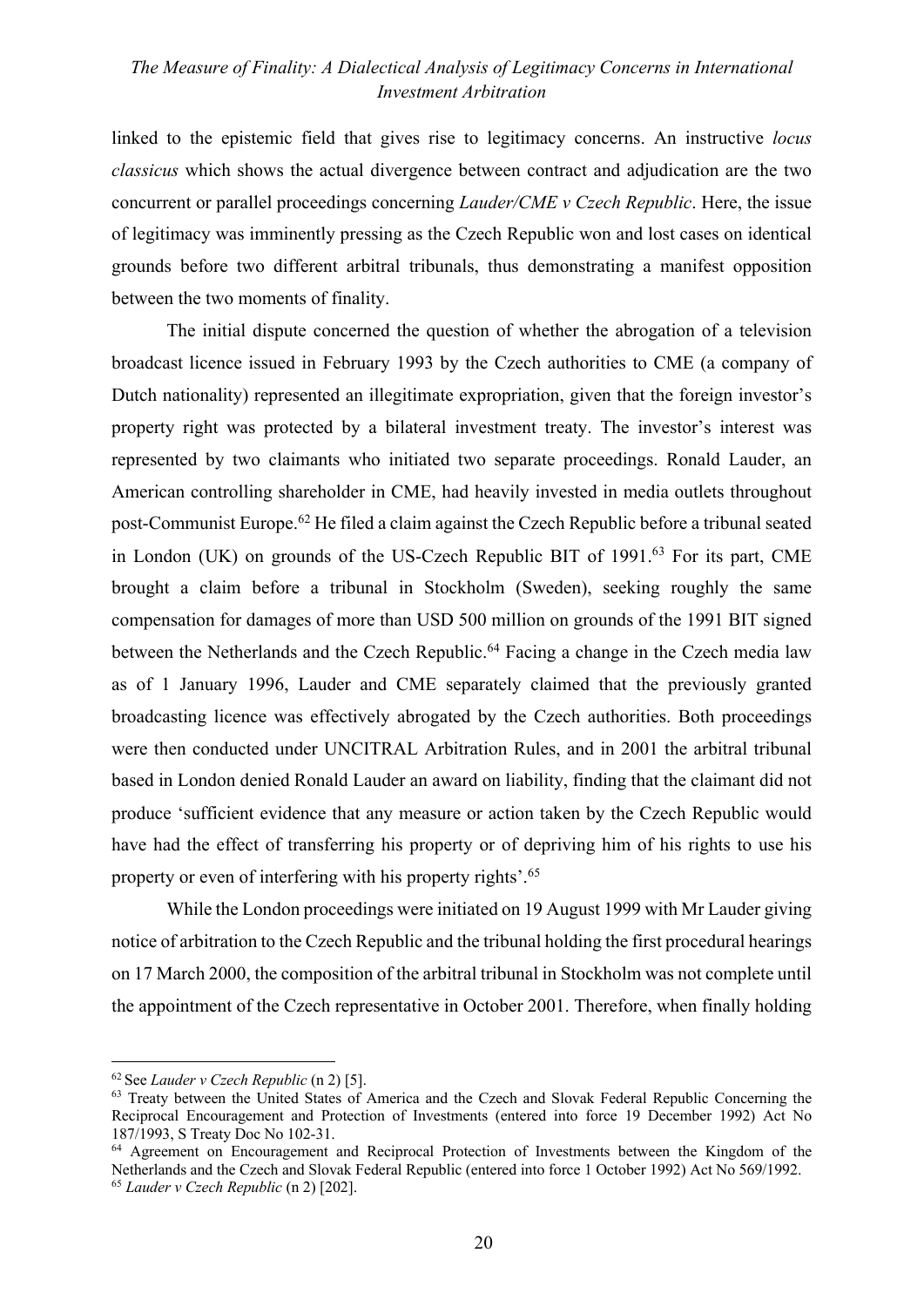the first procedural hearing on 17 November 2001 between *CME v Czech Republic*, the award of the London arbitral tribunal, issued on 3 September 2001, had already come into existence and had to be addressed by the Stockholm tribunal which would then deliver its decision on 14 March 2003. Eventually rendering an award on liability in favour of CME, the Stockholm tribunal also took on the task of discussing the *res judicata* issues which the London award had forced upon its reasoning. It stated its views on the London proceedings throughout the award but concentrated en bloc on the doctrine of finality in a passage entitled 'The London award does not control this arbitration'.<sup>66</sup> Its striking sketchiness makes it all the more worthy of detailed analysis:

The Tribunal further is of the view that the principle of res judicata does not apply in favour of the London Arbitration for more than one reason. The parties in the London Arbitration differ from the parties in this arbitration. Mr. Lauder is the controlling shareholder of CME Media Ltd, whereas in this arbitration a Dutch holding company being part of the CME Media Ltd. Group is the Claimant. The two arbitrations are based on differing bilateral investment treaties, which grant comparable investment protection, which, however, is not identical. Both arbitrations deal with [the] same investment in the Czech Republic. However, *the Tribunal cannot judge whether the facts submitted to the two tribunals for decision are identical*. 67

Following the rhetorical framework as set out by the tribunal, it is indeed debatable whether CME is a company that happens to be controlled by an American shareholder (Stockholm arbitration), or if the American shareholder Mr Lauder controls a company that happens to be incorporated under Dutch law (London arbitration). In both cases, however, either the BIT between the Czech Republic and the Netherlands or that between the Czech Republic and the United States would be applicable. Moreover, according to an earlier statement of the same tribunal, and mitigating the comparable difference between the applicable investment treaties, it can be read that:

In these proceedings, the differences between the two treaties (the U.S. Treaty and the Dutch Treaty) are insignificant (...) The rights upon which CME relies *are essentially the same* in the London and the Stockholm proceedings.<sup>68</sup>

Given that the doctrine of finality does not allow conceptual *over-riding* but rather requires *over-trumping reasons* for any justifiable rejection, the essence of the reasoning of the

<sup>66</sup> *CME v Czech Republic* (n 2) [426]–[437].

<sup>67</sup> ibid [432] (emphasis added).

 $68$  ibid  $\overline{[202]}$  (emphasis added).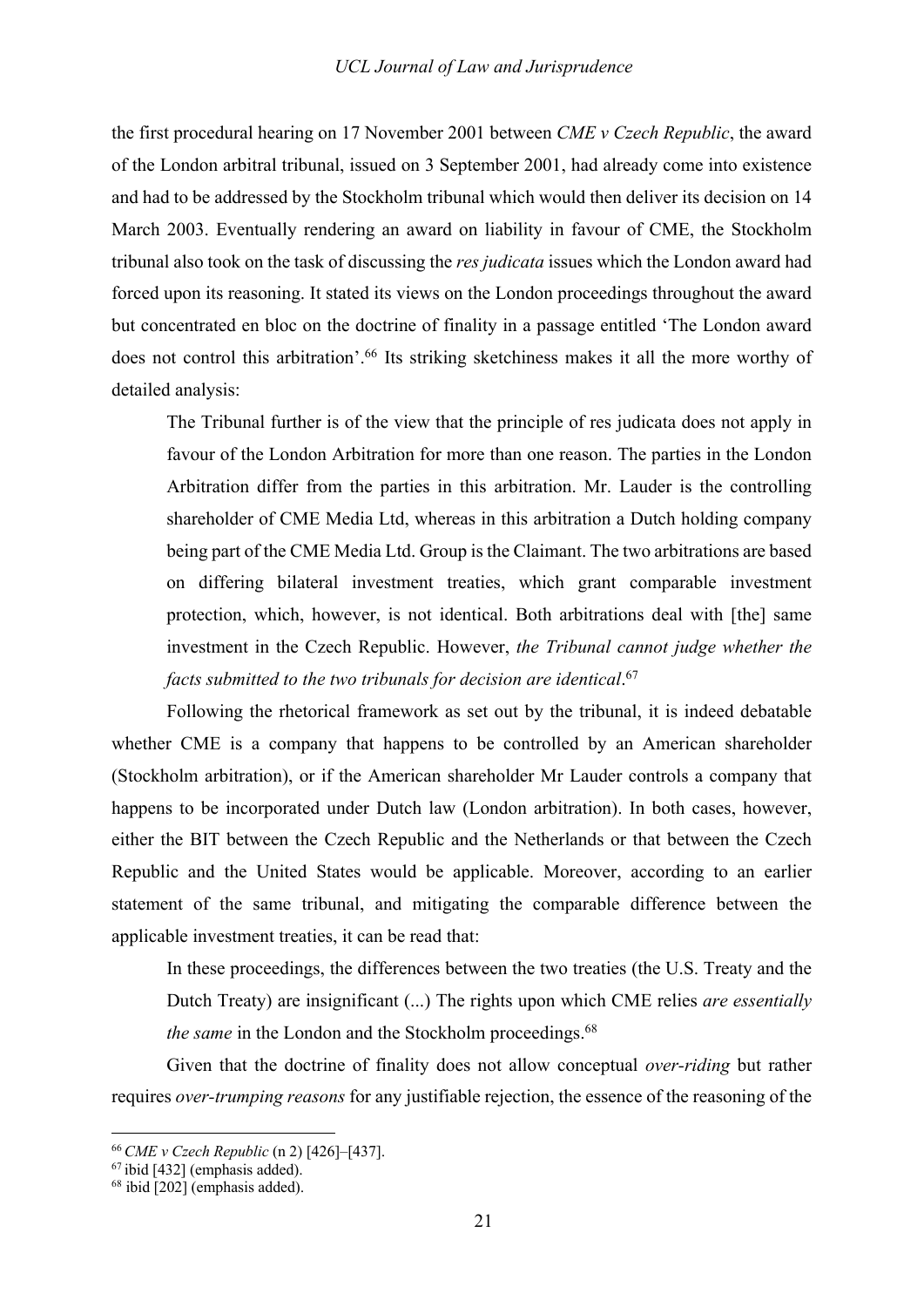arbitral tribunal in *CME v Czech Republic* lies in the linguistic usage of 'identical'. The decision on how to relate to the London award issued in *Lauder v Czech Republic* and, therefore, the critical argument regarding the tribunal's own jurisdiction reads as follows:

The principle of res judicata requires, for the 'same' dispute, identical parties, the same subject matter and the same cause of action (...) Moreover, the fact that one tribunal is competent to resolve the dispute brought before it does not necessarily affect the authority of another tribunal, constituted under a different agreement, to resolve the dispute –even if it were the 'same' dispute. $69$ 

In effect, the Stockholm tribunal's usage of the terms 'same' or 'identical' serves as a criterion with which to distinguish between the 'objective' *facts of the case* and the *submitted facts of the case*. While the latter depend on the parties' submission, the oral presentations and arbitrators' evaluations, the objective facts of the case are not an endeavour ordinarily pursued within the boundaries of the department of law, but rather appear to fall within the remits of ontological investigations. Yet any decision on the identity of facts necessitates, now epistemologically speaking, the application of a measure of factual objectivity as well. It is with the rhetorical distinction (between the sameness and identity of facts) that the Stockholm tribunal opted for a one-sided view on finality, because the hidden preconception in *CME v Czech Republic* is that facts submitted for decision to any two tribunals are *never identical*. Certainly, in this particular case, the rhetoric of an *identity* of claims, claimants and applicable treaties serves but one practical purpose, which is the autopoietic creation of a sound authority of a tribunal to decide. Moreover, such practice of fact limitation is indeed part of a general argumentative structure of international investment jurisprudence, as confirmed by the 2010 ad hoc annulment committee in *Fraport v Philippines*:

When its task is limited to the determination of its jurisdiction, which has been objected to by the Respondent, the Committee observes that a dispute settlement organ should only consider the factual records to the extent necessary to make the determination regarding its own jurisdiction.70

As regards the *doctrine of finality*, however, the distinction between the sameness and identity of facts carries a threat to the reputation of investor-State arbitration as an institution, and —on the doctrinal ground of challenging finality as such— the conflicting outcomes of

<sup>69</sup> ibid [435].

<sup>70</sup> *Fraport AG Frankfurt Airport Services Worldwide v Republic of the Philippines*, ICSID Case No ARB/03/25, Decision on Annulment, 23 December 2010 [84].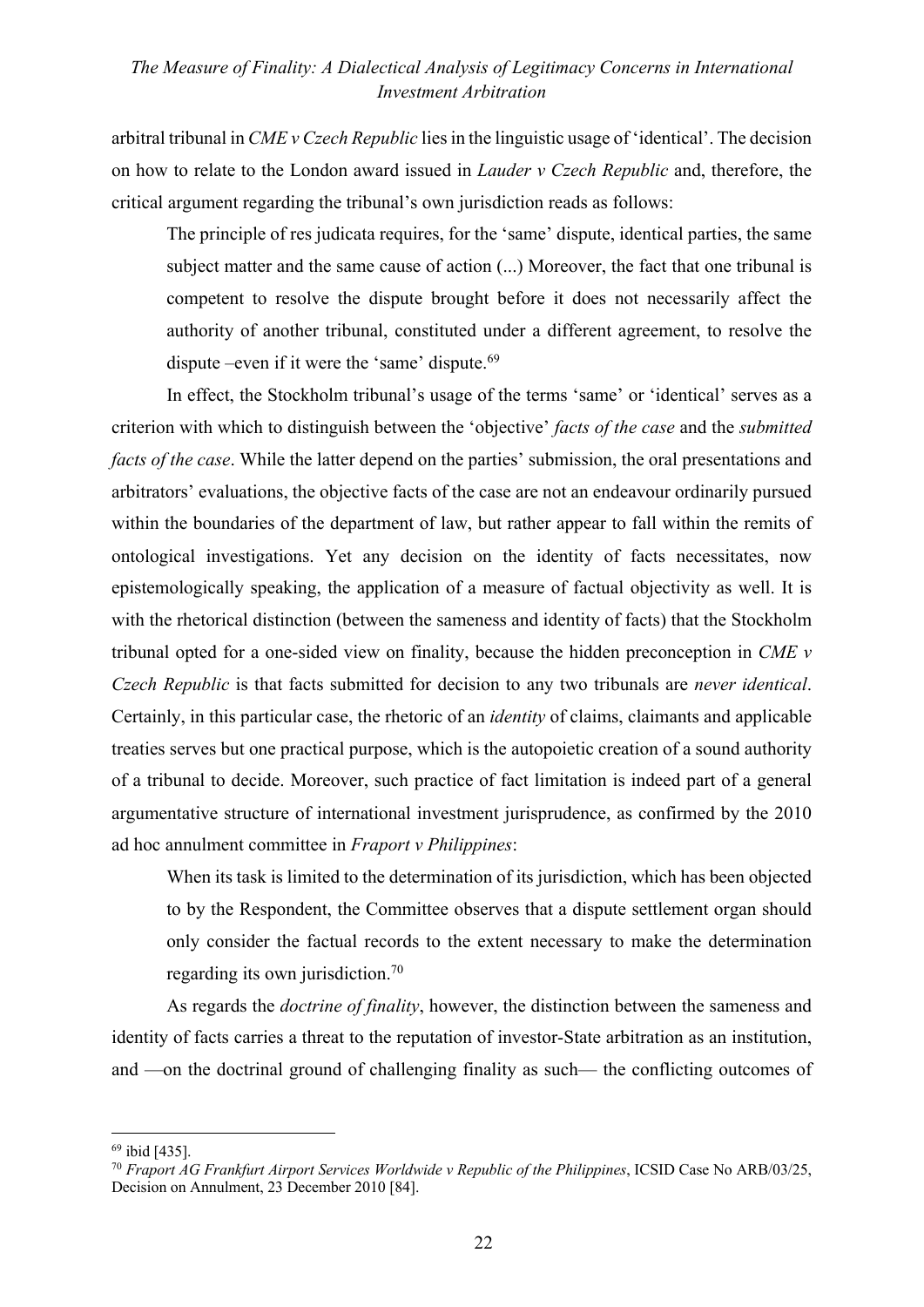both parallel proceedings have indeed attracted serious criticism. Already in 2002, at a time when the Stockholm tribunal was still in session, Schreuer and Reinisch expanded the issue from *CME/Lauder* to broader implications. In an expert opinion for the tribunal, and addressing the res judicata issue for the Stockholm arbitration, they put much argumentative weight on a statement by Lowe, who, analysing international arbitration in general, writes that 'inconsistent findings by different tribunals on the same facts deprive the law of its predictability and hence of its ability to provide effective guidance; and hence, they threaten to undermine (...) the Rule of Law'.71 On this basic cause-effect argument, Schreuer and Reinisch went on to suggest that:

Ending the Stockholm proceedings would be crucial to preventing a seriously damaging effect on the international arbitral process. Trust and confidence in the time- and costeffective settlement of international business disputes would be seriously eroded if the Stockholm proceedings continued.<sup>72</sup>

I have proposed above that the two *Lauder/CME* awards are evidence of a transition from difference to opposition of the two moments of finality. The Stockholm tribunal, in introducing the measure of 'identity', claimed the non-applicability of the London award on grounds of the difference in facts submitted to different tribunals while, in principle, acknowledging the sameness of facts and legal grounds. De facto, however, the approval of submitted facts —in excluding externalities— is a *withdrawal from context to self-reference*. 73 Moreover, it is a determination of jurisdictional criteria in the form of an *over-determination*. On the other hand, both tribunals issued differing awards that, nevertheless, have an exclusive relation to the investment hosting country. In other words, what the *Lauder/CME* awards signify is exactly the *relation of dialectical opposition* between the two moments of finality. This is to demonstrate that, if played out *in praxi* as oppositional moments, contract and adjudication are the conditioning epistemic factors prior to legitimacy perceptions and concerns.

The continued effect of this problematic epistemic framework of arbitral reasoning in *Lauder/CME* was evident in the 2016 case of *Ampal-American and Others v Egypt.* Here the

<sup>71</sup> Vaughan Lowe, 'Res judicata and the Rule of Law in International Arbitration' (1996) 8 African Journal of International and Comparative Law 38, 48.

<sup>72</sup> *CME Czech Republic BV v The Czech Republic*, UNCITRAL, Legal Opinion Prepared by Christoph Schreuer and August Reinisch, 22 May 2002 [140].

<sup>73</sup> A certainly affirmative account of this dynamic, however, can be found in the methodological distinctions between dispute-orientation and legislator-orientation as deployed by Ole Kristian Fauchald in his empirical analysis of the ICSID jurisprudence. He writes: 'The more a tribunal restricts its arguments to those presented by the parties to the dispute, the more it can be regarded as "dispute-oriented"'; in Ole Kristian Fauchald, 'The Legal Reasoning of ICSID Tribunals: An Empirical Analysis' (2008) 19(2) European Journal of International Law 301, 307.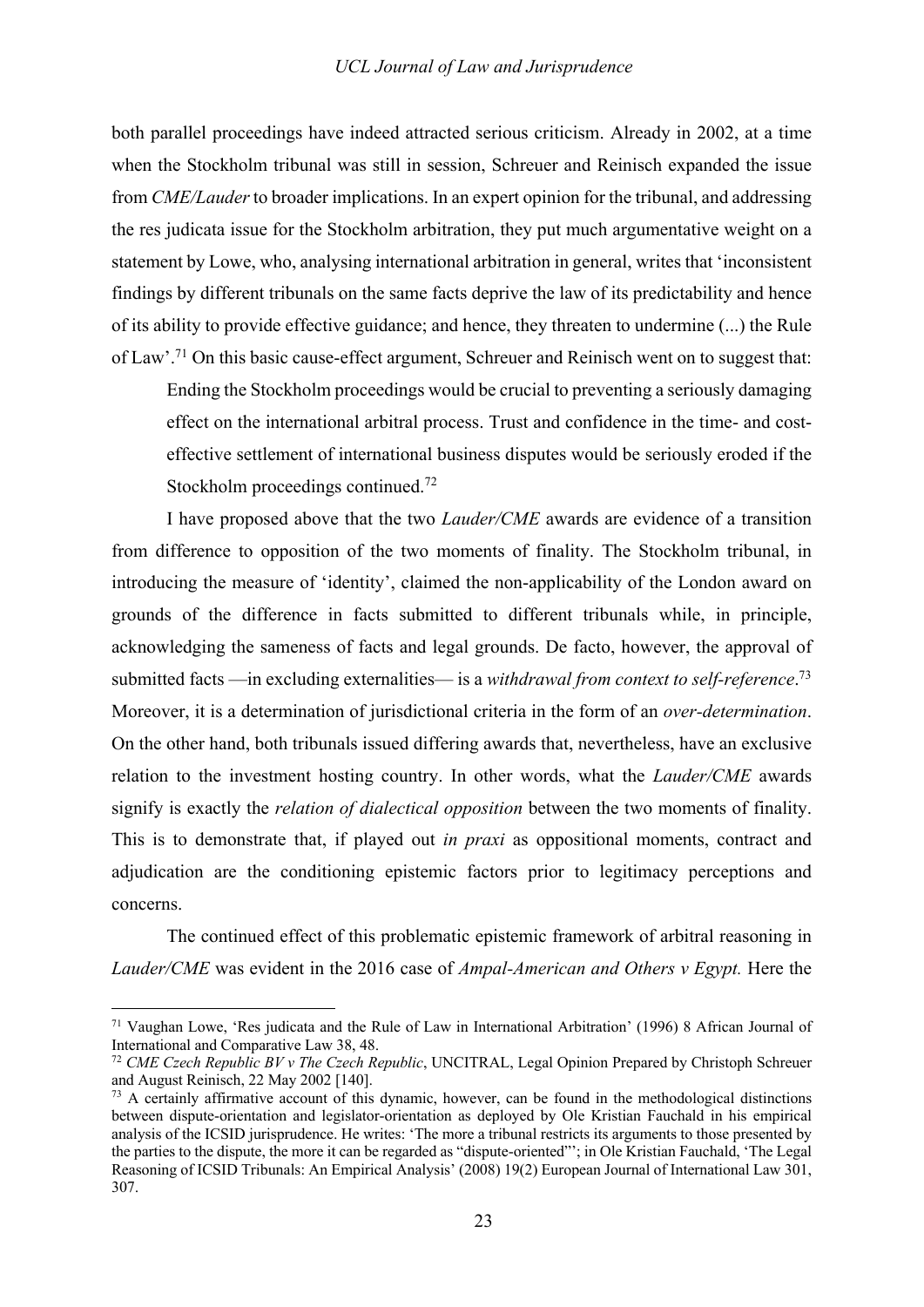tribunal found itself in the 'not  $(...)$  desirable situation'<sup>74</sup> to decide on its jurisdiction while four parallel proceedings over the same investment had already been filed —two of which treaty-based and under UNCITRAL arbitration rules—, which prompted the respondent to argue that this situation of concurrent proceedings amounts to an abuse of the arbitral process. Although the tribunal, tellingly, did not engage with the reasoning of the Stockholm tribunal in *CME v Czech Republic*, it assessed the situation with the same linguistic tool kit that distinguishes between the 'objective' *facts of the case* and the *submitted facts of the case*. The tribunal agreed with the respondent that the 'four parallel arbitrations with, essentially, the same factual matrix, the same witnesses and many identical claims may look abusive $^{75}$ , it was, however, not supporting the respondent's submission that the claimant did not act in good faith.76 Dismissing the concurrent contract-based arbitral proceedings as irrelevant because distinct from the treaty based proceedings, the tribunal found it a purely 'jurisdictional matter'<sup>77</sup> whether or not it should be possible to make multiple treaty based claims arising from the same investment. Mirroring the Stockholm reasoning that identical facts submitted to different tribunals are objectively not the same facts of the case, the tribunal treated the problem of concurrent arbitral proceedings and the possible abuse of process as 'merely the result of the factual situation' of two claims pursued before two tribunals 'in respect of the same tranche of the same investment.'78 However, as institutional arbitration, and thus in stark contrast to the ad hoc *Lauder/CME* cases, the tribunal in *Ampal-American and Others v Egypt* had to consider article 26 of the ICSID convention and, consequently, ordered the claimant to elect one tribunal with then exclusive jurisdiction for the pursuing the claim. The investor chose, subsequently, the ICSID tribunal,79 yet the reasoning itself proved that, at least as with regards to ad hoc ISDS, the spectre of a crisis legitimacy arising out of *Lauder/CME* continues to be epistemically conditioned by an understanding that perceives jurisdictional matters (contract) and the merits of a case (adjudication) as oppositional rather than merely differential determinants of the same performative arbitral endeavour.

#### **G. CONCLUSION**

<sup>74</sup> *Ampal-American and Others v Egypt* (n 3) [329].

<sup>75</sup> ibid [328].

<sup>76</sup> ibid [328], [331].

 $77$  ibid  $\overline{[329]}$ .

 $78$  ibid  $\overline{[331]}$ .

<sup>79</sup> *Ampal-American Israel Corp., EGI-Fund (08-10) Investors LLC, EGI-Series Investments LLC, BSS-EMG Investors LLC, and Mr. David Fischer v Arab Republic of Egypt*, ICSID Case No ARB/12/11, Decision on Liability and Heads of Loss, 21 February 2017.